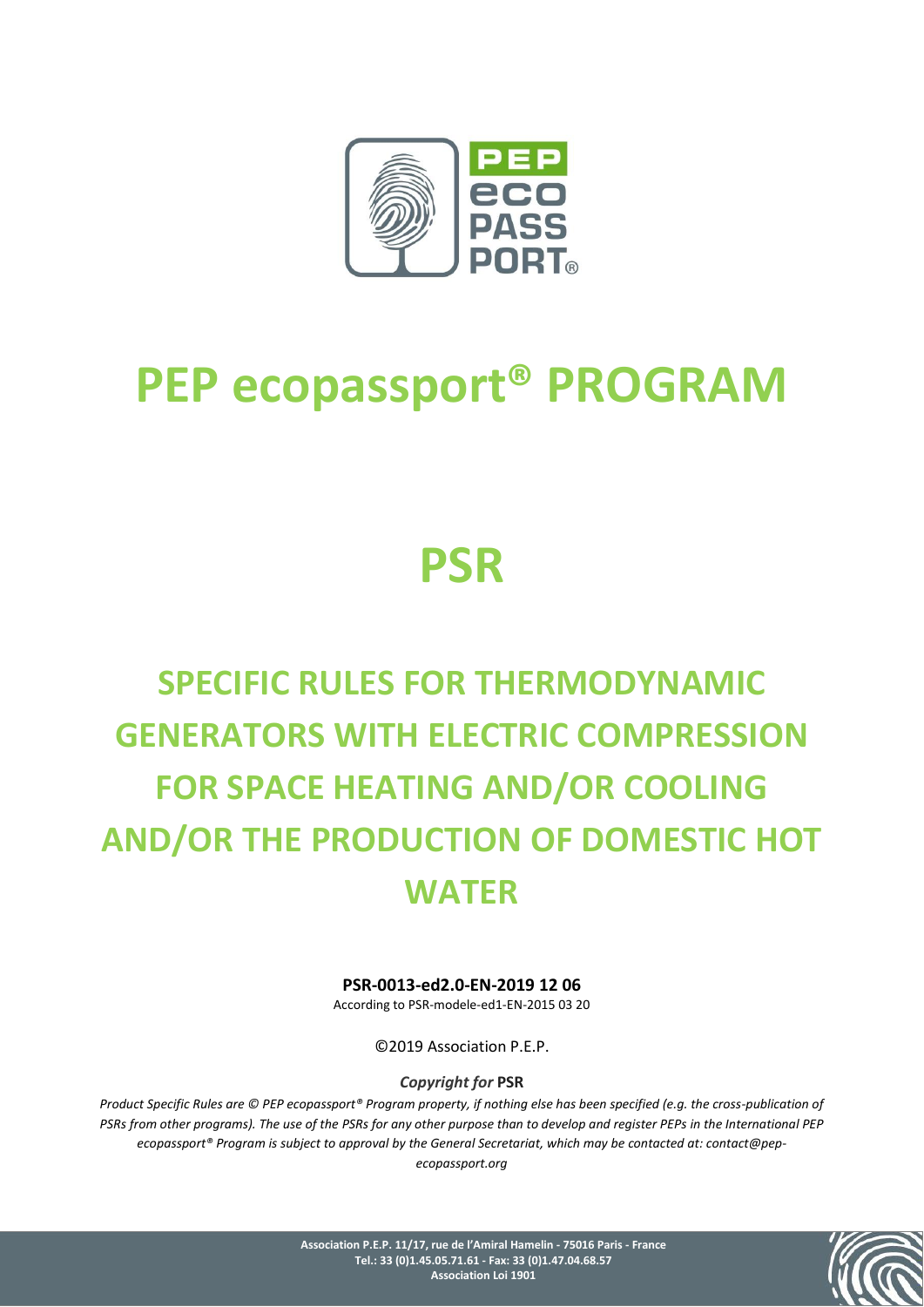# Contents

| 1.    |                                                                                                    | $\overline{4}$ |
|-------|----------------------------------------------------------------------------------------------------|----------------|
| 2.    |                                                                                                    | $5^{\circ}$    |
| 2.1.  | Definition of the product families concerned                                                       | 5              |
| 2.2.  | Special case of other types of heat pump                                                           | 6              |
| 2.3.  | Consideration of the functions and technologies not included in this document                      | 6              |
| 3.    | Product life cycle assessment <b>contract the contract of the contract of the cycle assessment</b> | $\overline{7}$ |
| 3.1.  | Functional unit and reference flow description                                                     | $\overline{7}$ |
| 3.2.  | System boundaries                                                                                  | 8              |
| 3.3.  | Cut-off criteria                                                                                   | 10             |
| 3.4.  | Specific allocation rule                                                                           | 10             |
| 3.5.  | Development of scenarios (default scenarios)                                                       | 10             |
| 3.6.  | Rules for extrapolation to a homogeneous environmental family                                      | 22             |
| 3.7.  | Rules applying to joint environmental declarations                                                 | 25             |
| 3.8.  | Requirements concerning the collection of primary and secondary data                               | 26             |
| 3.9.  | Data quality evaluation                                                                            | 26             |
| 3.10. | Calculation of environmental impact                                                                | 26             |
| 4.    | Drafting of the Product Environmental Profile __________________________________                   | 27             |
| 4.1.  | General information                                                                                | 27             |
| 4.2.  | <b>Constituent materials</b>                                                                       | 28             |
| 4.3.  | Additional environmental information                                                               | 28             |
| 4.4.  | Environmental impacts                                                                              | 29             |
| 5.    |                                                                                                    | 30             |
| 5.1.  | Glossary                                                                                           | 30             |
| 5.2.  | References                                                                                         | 31             |
| 5.3.  | Declaration of conformity                                                                          | 32             |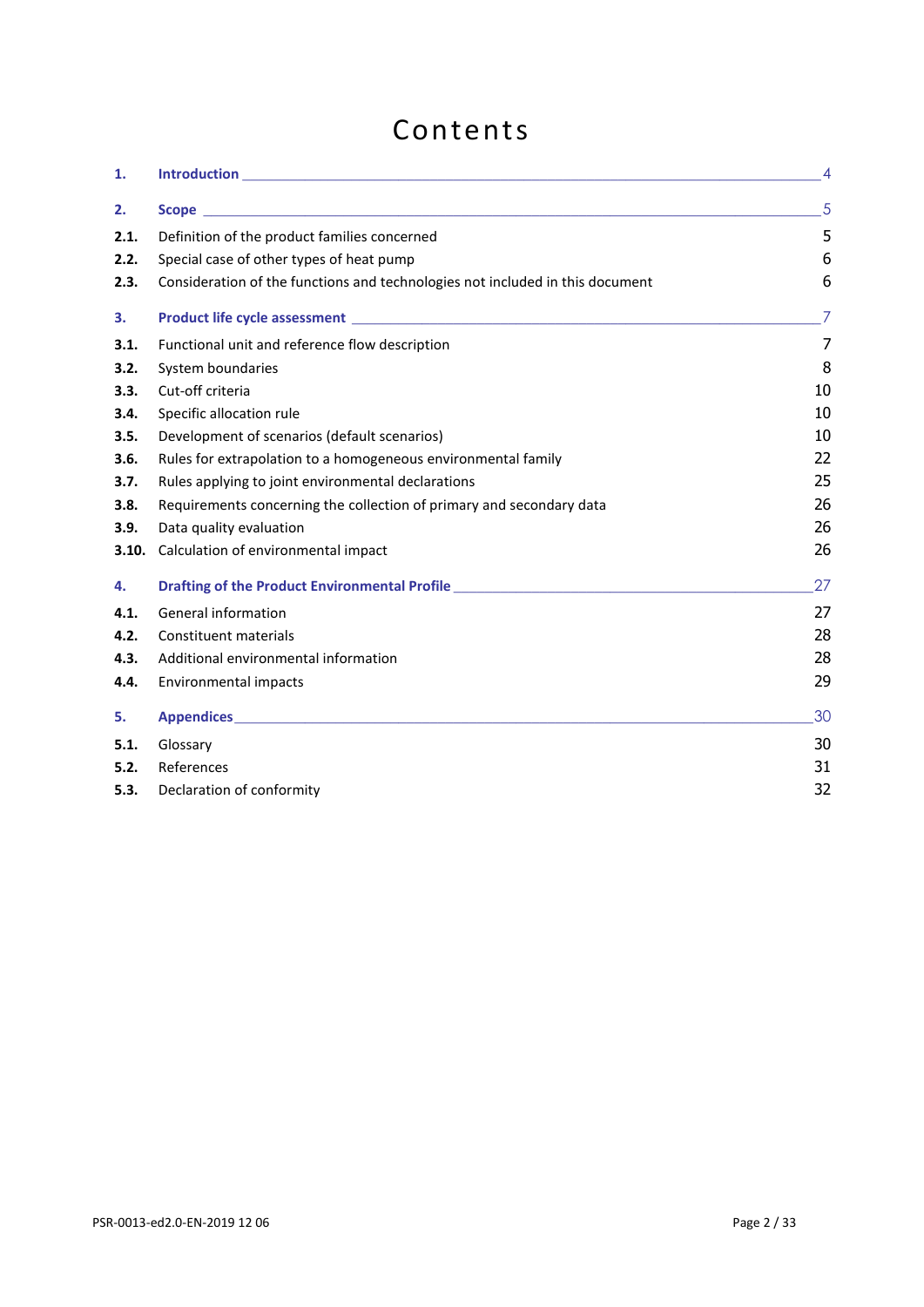## **List of the modifications of the present document**

Online version 2020 02 03 :

| <b>Modified section</b> | <b>Modification</b>                                                                                                                                                                                     |
|-------------------------|---------------------------------------------------------------------------------------------------------------------------------------------------------------------------------------------------------|
| Introduction            | Third party critical review of PSR edition 2.0 carried out by Julie Orgelet from DDemain                                                                                                                |
| § 3.5.1.2               | Clarification on the default scenario to apply for waste generated during manufacturing<br>phase                                                                                                        |
| $§$ 3.5.4.1.3           | Modification of the definition of the power to be taken into account for the calculation of<br>energy consumption during the use phase and removal of the paragraph dealing with VRF                    |
| $§$ 3.5.6.2.1           | Correction of the 2nd formula relating to the treatment of refrigerants at the end of<br>equipment life in order to be consistent with the formulas given on the quantity of<br>incinerated refrigerant |
| § 3.6                   | Introduction of extrapolation rules for PEPs covering homogeneous environmental families                                                                                                                |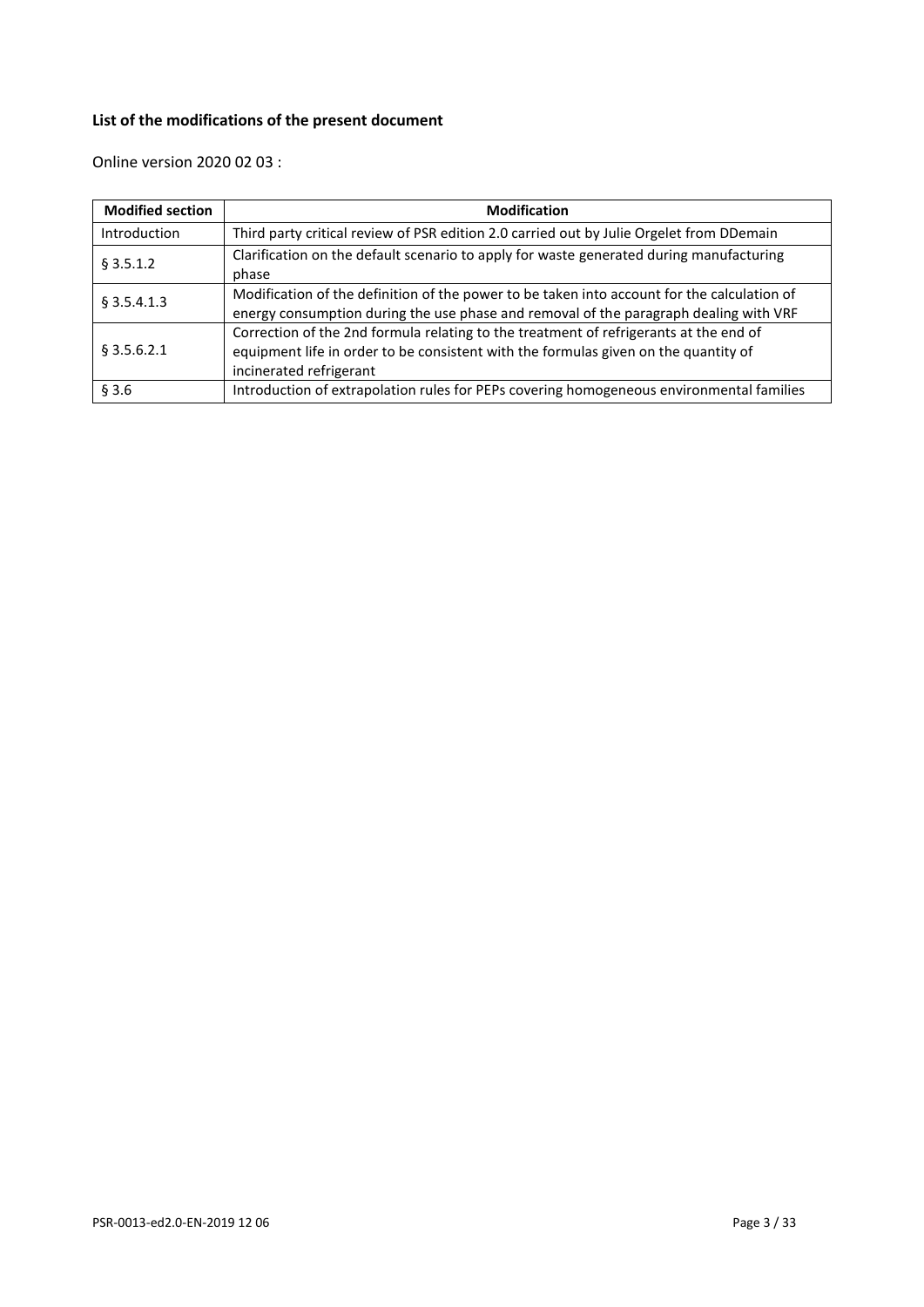# <span id="page-3-0"></span>**1. Introduction**

This reference document complements and explains the Product Environmental Profile Drafting Rules defined by the PEP ecopassport<sup>®</sup> program (PEP-PCR ed.3-EN-2015 04 02), available at [www.pep](http://www.pep-ecopassport.org/)[ecopassport.org.](http://www.pep-ecopassport.org/)

It defines the additional requirements applicable to thermodynamic generators with electric compression. Compliance with these requirements is necessary to:

- Qualify the environmental performance of these products on an objective and consistent basis.
- Publish PEPs compliant with the PEP ecopassport<sup>®</sup> program and international reference standards.<sup>1</sup>

This reference document was drawn up in compliance with the open, transparent rules of the PEP ecopassport® program with the support of stakeholders and professionals in the thermodynamic generator with electric compression market and the interested parties.

| <b>PEP</b><br>eco<br><b>PASS</b><br><b>PORT</b> ® | www.pep-ecopassport.org                                                                                                                                                                                                                                                                                                                                                                                                                                                      |
|---------------------------------------------------|------------------------------------------------------------------------------------------------------------------------------------------------------------------------------------------------------------------------------------------------------------------------------------------------------------------------------------------------------------------------------------------------------------------------------------------------------------------------------|
| <b>PSR</b> reference                              | PSR-0013-ed2.0-EN-2019 12 06                                                                                                                                                                                                                                                                                                                                                                                                                                                 |
| <b>Critical review</b>                            | The initial third-party Critical review was carried out by T. OSMOND from EVEA<br>Conseil.<br>The declaration of conformity published on 30/03/2018 can be found in the<br>appendices.<br>A complementary third-party critical review was carried out by J. ORGELET from<br>DDemain in order to check the compliance PSR edition 2.0 especially relating to<br>extrapolation rules. The declaration of conformity published on 21/11/2019 can be<br>found in the appendices. |
| <b>Availability</b>                               | The Critical review report is available on request from the P.E.P. Association<br>contact@pep-ecopassport.org                                                                                                                                                                                                                                                                                                                                                                |
| Scope<br>of validity                              | The critical review report and the declaration of conformity remain valid within 5<br>years or until the PEP Drafting Rules, or the standards reference texts to which they<br>refer, are modified.                                                                                                                                                                                                                                                                          |

<sup>1</sup> ISO 14025, ISO 14040 and ISO 14044 standards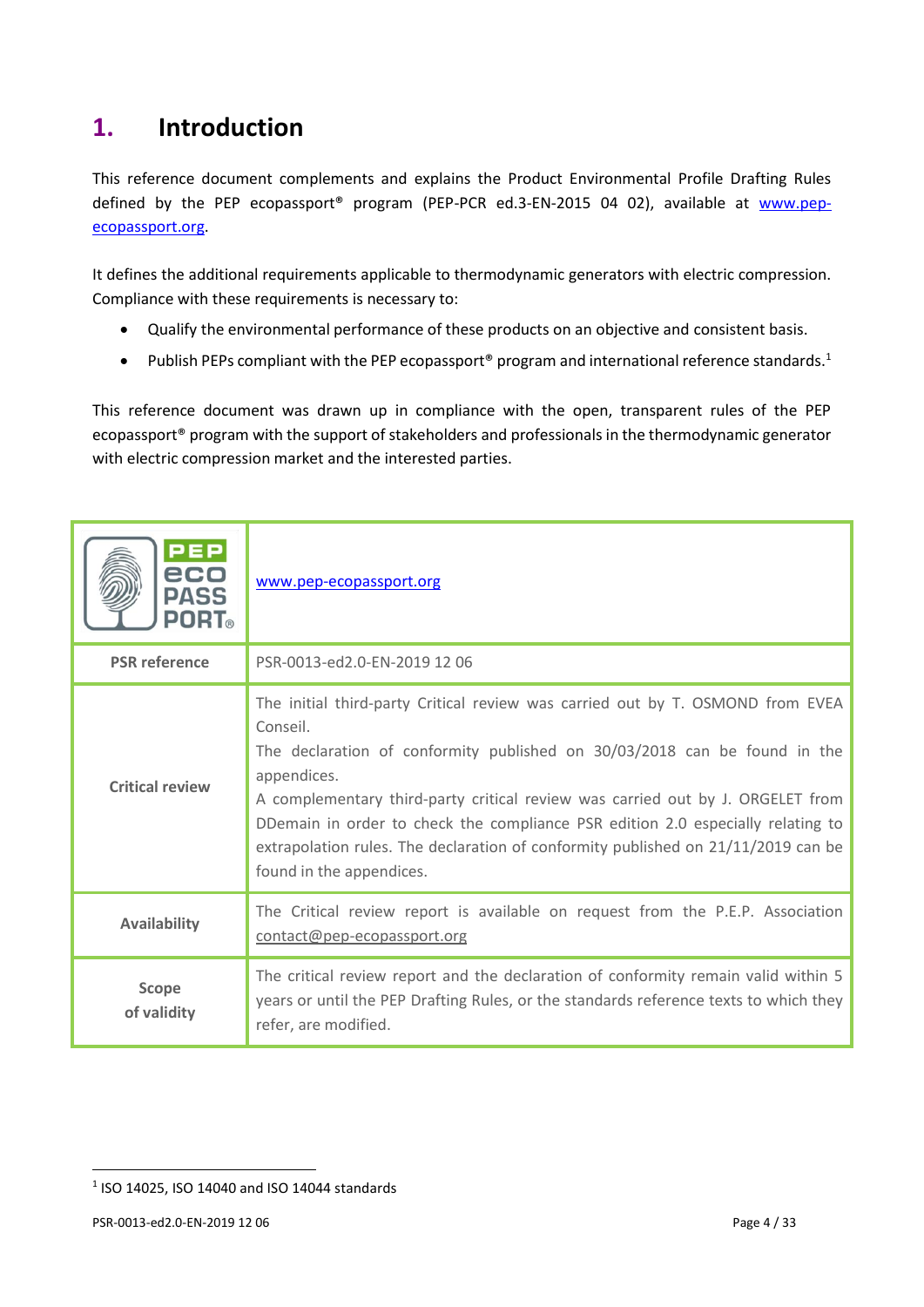# <span id="page-4-0"></span>**2. Scope**

In accordance with the general instructions of the PEP ecopassport<sup>®</sup> program (PEP-General instructions-4.1-EN-2017 10 17) and additional to the PCR, "Product Category Rules of the PEP ecopassport® ecodeclaration program, this document sets out the specific rules for thermodynamic generator with electric compression and defines the product specifications to be adopted by manufacturers in the development of their Product Environmental Profiles (PEPs) particularly with regard to:

- the technology and its type of application,
- the reference lifetime taken into account for the products' Life Cycle Assessment (LCA),
- the conventional use scenarios to be adopted during the product use stage.

<span id="page-4-1"></span>The main purpose of these specific rules is to provide manufacturers of thermodynamic generators with electric compression with a common basis for the development of their product life cycle assessments. The various thermodynamic generator with electric compression technologies available are therefore presented.

# **2.1.** Definition of the product families concerned

The product family concerned is designated by the following terminology: thermodynamic generator with electric compression.

This product family comprises the following devices:

- Heat pumps,
- Air conditioners (without energy recovery function),
- VRF (Variable Refrigerant Flow) units
- Chillers.

These devices can be reversible or not, using air, water, or brine as cold and/or heat sources. These devices all involve the use of a refrigerant.

The PEP and the LCA report must state the product family to which the product covered by the environmental declaration belongs, i.e.: thermodynamic generators with electric compression as well as the sub-category to which it belongs (heat pumps, air conditioners, chillers). According to the category to which the product covered by the declaration belongs, the technical characteristics presented in the following table must be given:

| <b>Product sub-category</b> | <b>Characteristics to be declared</b>                                                                                                                                                                                                                                                                                                                                        |  |
|-----------------------------|------------------------------------------------------------------------------------------------------------------------------------------------------------------------------------------------------------------------------------------------------------------------------------------------------------------------------------------------------------------------------|--|
| <b>Heat pumps</b>           | Technology: Water/water or air/water or air/air or water/air<br>$\overline{\phantom{a}}$<br>or ground/water<br>Reversible/Non-reversible<br>$\overline{\phantom{a}}$<br>Cooling and/or heating capacity<br>$\overline{\phantom{a}}$<br>SCOP and/or SEER<br>$\overline{\phantom{a}}$<br>Refrigerant used<br>$\overline{\phantom{a}}$<br>Refill threshold<br>$\qquad \qquad -$ |  |
| <b>Air conditioners</b>     | Technology: Air/air or water/air<br>$\overline{\phantom{a}}$<br>Reversible/Non-reversible<br>$\overline{\phantom{a}}$<br>Cooling and/or heating capacity<br>$\overline{\phantom{a}}$<br>SCOP and/or SEER<br>$\qquad \qquad -$                                                                                                                                                |  |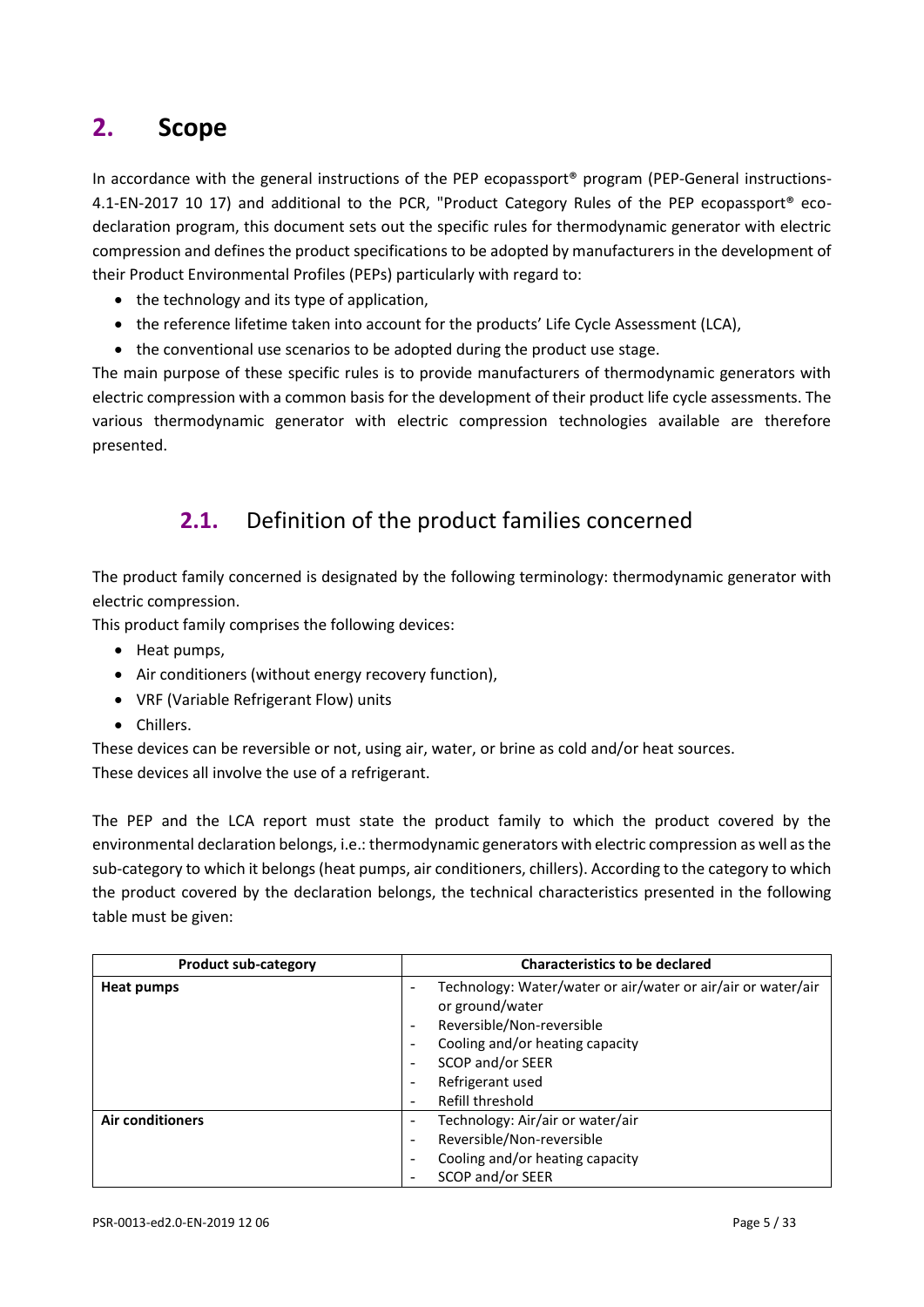| <b>Product sub-category</b> | <b>Characteristics to be declared</b>                            |  |
|-----------------------------|------------------------------------------------------------------|--|
|                             | Refrigerant used<br>$\overline{\phantom{a}}$                     |  |
|                             | Refill threshold<br>$\overline{\phantom{a}}$                     |  |
| <b>VRF Unit</b>             | Technology: Air/air<br>$\overline{\phantom{a}}$                  |  |
|                             | Reversible/Non-reversible<br>$\overline{\phantom{a}}$            |  |
|                             | Cooling and/or heating capacity<br>$\overline{\phantom{a}}$      |  |
|                             | SCOP and/or SEER<br>$\overline{\phantom{a}}$                     |  |
|                             | Refrigerant used<br>$\overline{\phantom{a}}$                     |  |
|                             | Refill threshold<br>$\overline{\phantom{a}}$                     |  |
| <b>Chillers</b>             | Technology: Water/water or air/water<br>$\overline{\phantom{a}}$ |  |
|                             | Reversible/Non-reversible<br>$\overline{\phantom{a}}$            |  |
|                             | Cooling and/or heating capacity<br>$\overline{\phantom{a}}$      |  |
|                             | SCOP and/or SEER<br>$\overline{\phantom{a}}$                     |  |
|                             | Refrigerant used<br>$\overline{\phantom{a}}$                     |  |
|                             | Refill threshold<br>$\overline{\phantom{a}}$                     |  |

# <span id="page-5-0"></span>**2.2.** Special case of other types of heat pump

<span id="page-5-1"></span>For ground/ground heat pumps and units operating simultaneously with heat and cold, the rules to be applied are those defined in the Sections of the present document, except the rules for energy consumption in the usage phase. These latter rules are defined by harmonised calculation methods. They will be specified when the present PSR is updated.

# **2.3.** Consideration of the functions and technologies not included in this document

The specific rules for thermodynamic generators with electric compression will take account of all technological advances not included in this document, provided that such advances form part of a request to include them in the specific rules for thermodynamic generators with electric compression in the PEP ecopassport® Program; the P.E.P. Association will then decide whether the new technology can be included and whether the performance claims are justified.

For heat pumps dedicated solely to the production of domestic hot water, PSR0004 concerning 'for individual, standalone devices for production of stored domestic hot water only' applies.

If the heat pump is characterised in heating only in accordance with Regulation No. 813/2013 and produces domestic hot water, refer to the present PSR for the heating and/or cooling function, and refer to the PSR concerning storage tanks for the domestic hot water production function. The impact of consumption related to domestic hot water production should be considered on a building-wide level.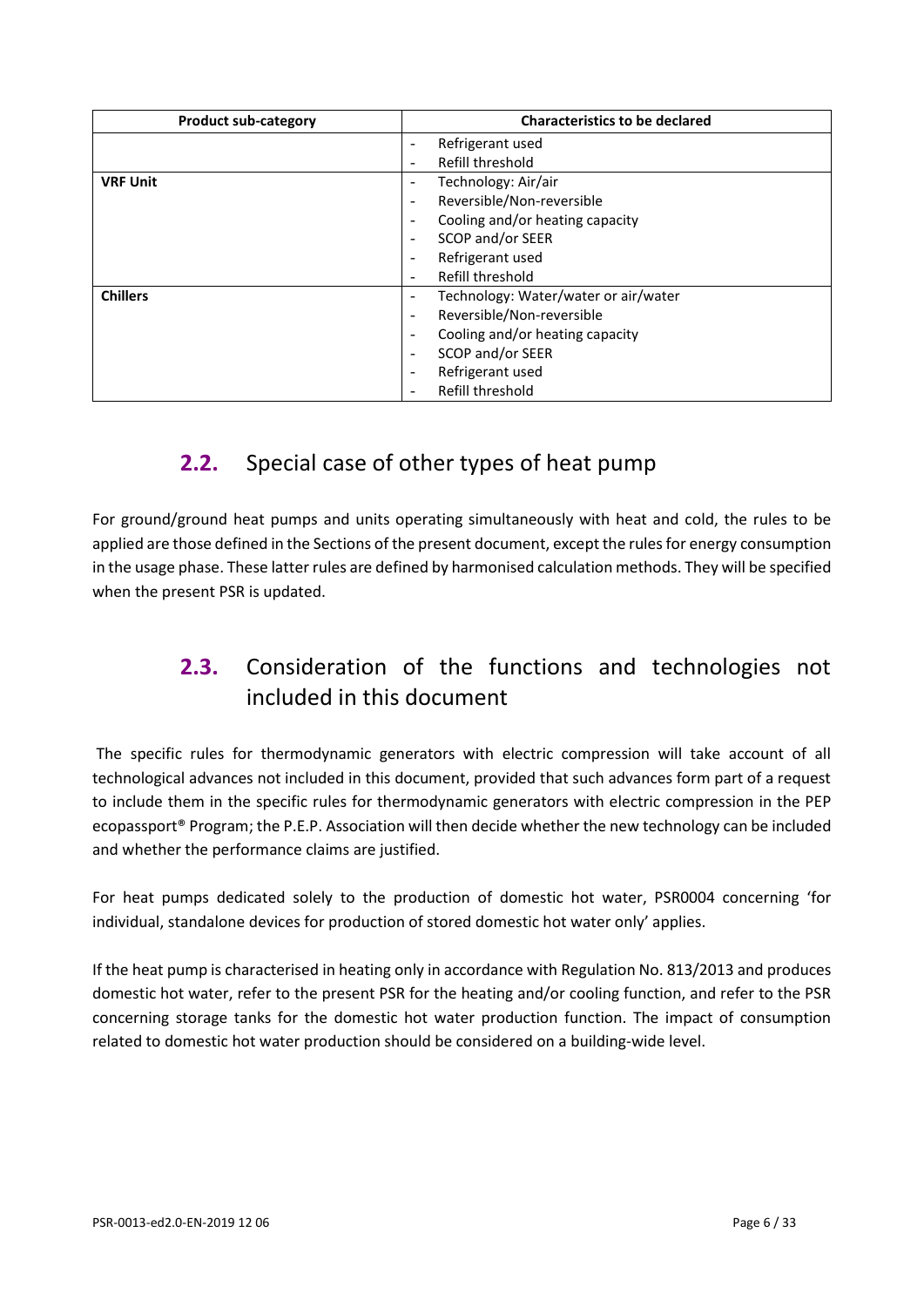# <span id="page-6-1"></span><span id="page-6-0"></span>**3. Product life cycle assessment**

## **3.1.** Functional unit and reference flow description

These specific rules are additional to section "Functional unit and reference flow description" of the current PCR (PEP-PCR-ed3-EN- 2015 04 02).

## **3.1.1.** Functional unit

The functional unit is determined on the basis of the main technical characteristics of the family of thermodynamic generators with electric compression.

The common function of all the products grouped in the present PSR is the production of cooling and/or heat.

The unit used to quantify product performance with regard to its cold production function is *cooling capacity.*

The unit used to quantify product performance with regard to its heat production function is *heating capacity.*

The functional unit is defined below:

- For reversible devices with heat and cold production:
	- o Use in heating and cooling mode:

**"To produce 1 kW of heating or 1 kW of cooling according to the appropriate usage scenario defined in the EN 14825<sup>2</sup> standard and during the XX-year reference lifetime of the product."**

 $\circ$  Use in mixed mode (heating and cooling, as well as domestic hot water production):

**"To produce 1 kW of heating or 1 kW of cooling and produce domestic hot water, according to the reference usage scenario and during the XX-year reference lifetime of the product."**

- For non-reversible devices with heat (or cold) production:
	- o Use in heating mode only:

**"To produce 1 kW of heating, according to the appropriate usage scenario defined in the EN 14825 standard and during the XX-year reference lifetime of the product."**

o Use in cooling mode only:

**"To produce 1 kW of cooling, according to the appropriate usage scenario defined in the EN 14825 standard and during the XX-year reference lifetime of the product."**

- o Use in mixed mode (heating only and domestic hot water production):
- **"To produce 1 kW of heating and produce domestic hot water, according to the reference usage scenario and during the XX-year reference lifetime of the product."**

 $2$  See the sources used in Section 5.2 of the present document.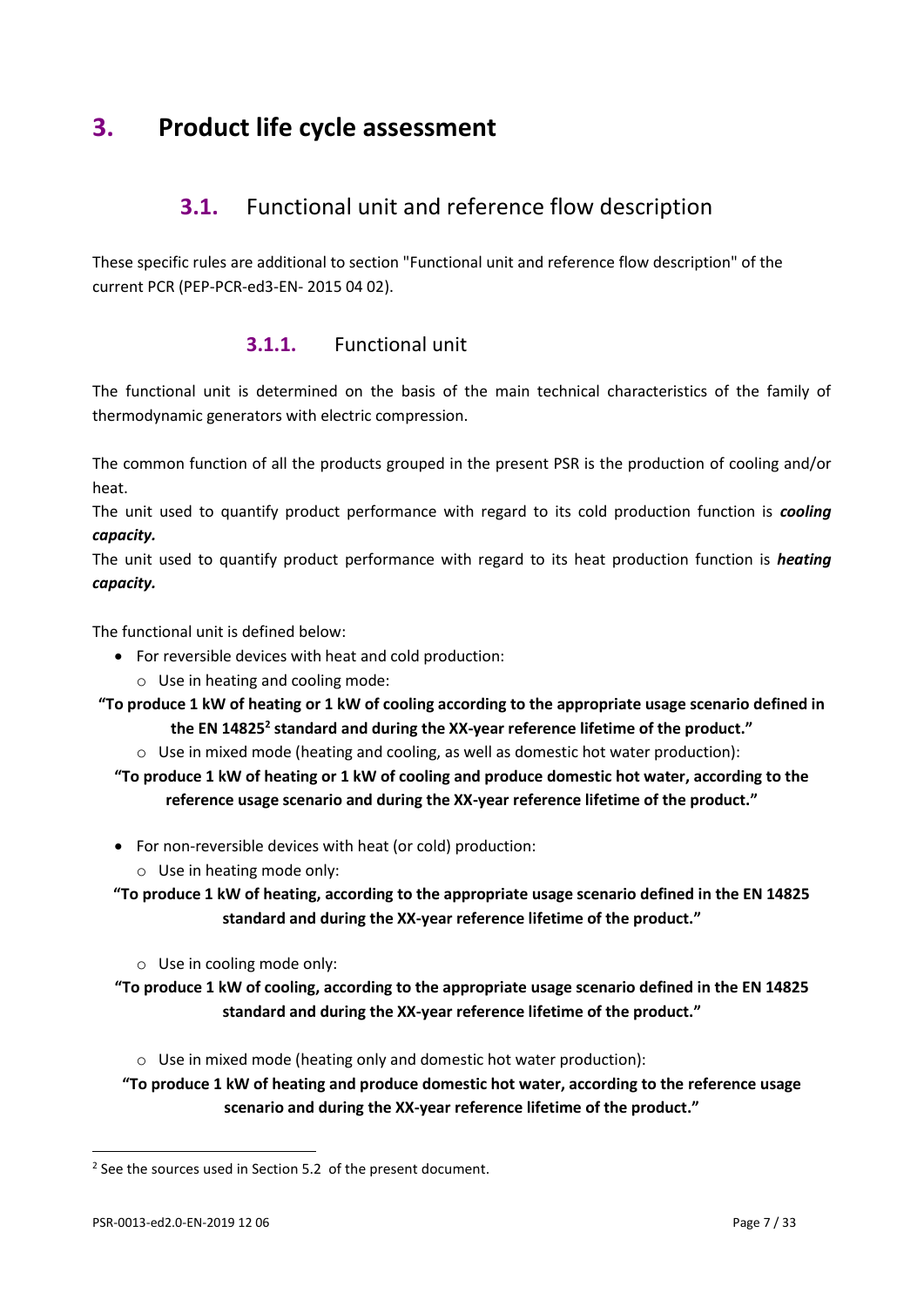The reference lifetime of the device (XX years) must be specified in the description of the functional unit as indicated in Section 3.1.2, "Reference product and description of the reference flow".

## **3.1.2.** Reference product and reference flow description

For each of equipment categories defined, the analysis carried out includes the following reference flows:

- a thermodynamic generator with electric compression with a specific reference lifetime
- its packaging
- any products or components required for installation.

| The chosen study duration, characterising the reference lifetime of the equipment, is: |  |  |
|----------------------------------------------------------------------------------------|--|--|
|                                                                                        |  |  |

| Product         | Reference lifetime (RLT) in years |                          |  |
|-----------------|-----------------------------------|--------------------------|--|
|                 | Individual residential            | Collective residential / |  |
|                 |                                   | Commercial               |  |
| Air conditioner | 17 years                          | 22 years                 |  |
| VRF unit        | 17 years                          | 22 years                 |  |
| Heat pump       | 17 years                          | 22 years                 |  |
| Chiller         | Not applicable                    | 22 years                 |  |

In the context of a PEP for a range of products, extrapolation rules will apply to all the reference products, as described in section 3.6 "Rules for extrapolation to a homogeneous environmental family". The product selected from the range, which will be used as the reference product, will be the product with the most unfavourable characteristics (all possible functions or options). This choice must be described and justified in the LCA report.

<span id="page-7-0"></span>The specific rules do not define any selection criteria concerning the power of the equipment.

# **3.2.** System boundaries

These rules are additional to section "System boundaries" of the current PCR.

## **3.2.1.** Manufacturing stage

All components supplied with the product and contributing to its proper operation must be included in the scope of the study.

In the case of mixed systems and when the production of domestic hot water is accumulated, the storage tank must be taken into account in the scope of the study.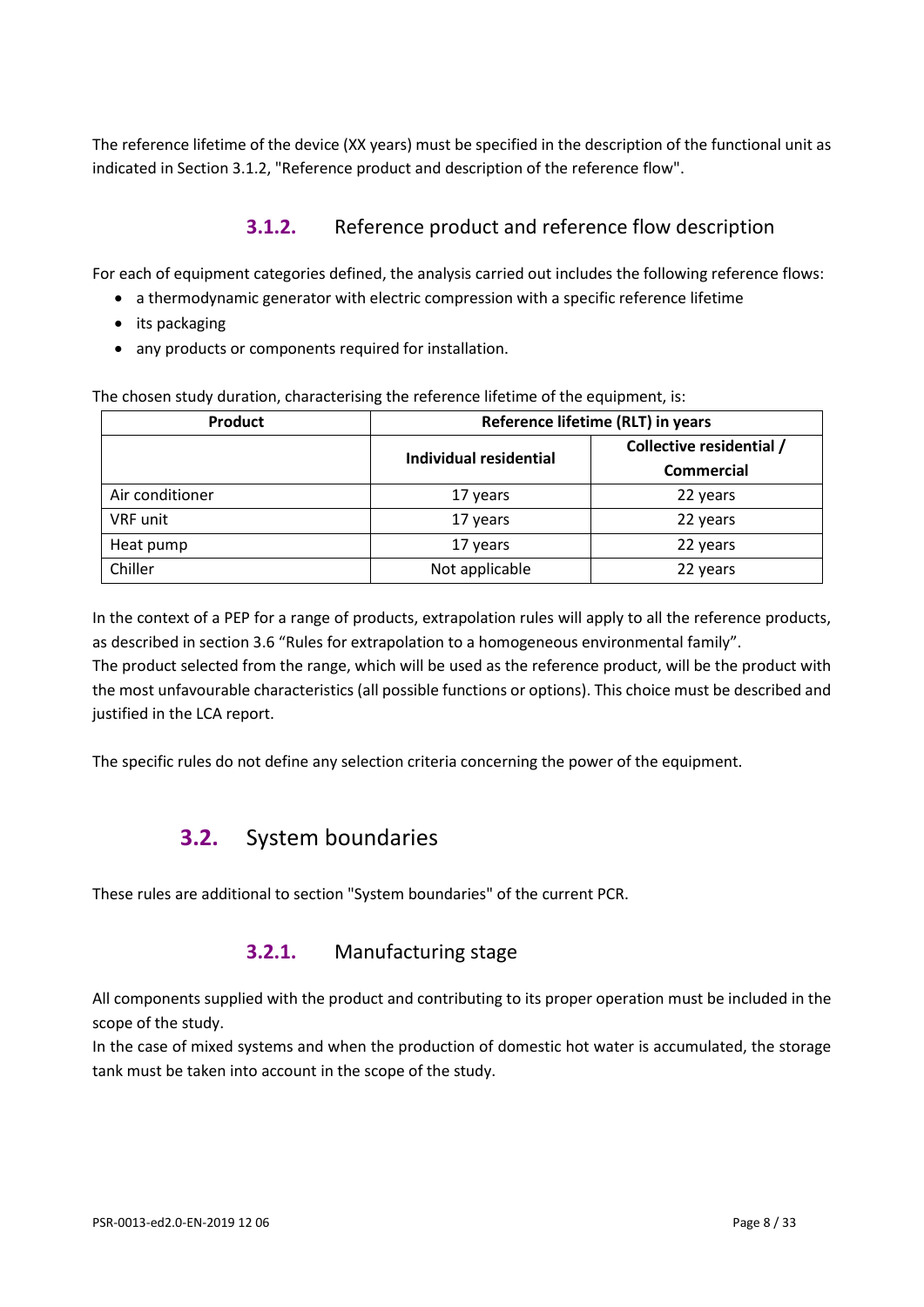## **3.2.2.** Distribution stage

For this stage, the rules defined in the current PCR apply.

#### **3.2.3.** Installation stage

Conventionally, the installation of thermodynamic generators involves:

- The manufacture and treatments of components of the equipment that are necessary for its operation but are not added until the time of its installation.
- The processes and energy sources implemented at the time of installation. The flows related to the installation procedure may be, when necessary for the proper operation of the equipment in its installation location:
	- $\circ$  Any additional loads of refrigerant and oils for the equipment (including the associated emissions).
	- o The installation of a concrete slab
	- o Transportation by lifting machines on site
	- o The energy consumed during a test phase in the actual service location The energy flows related to the use of portable hand tools can be neglected.
- The treatment of packaging waste. The packaging waste produced during the installation phase should be disposed of by the installer once the equipment has been installed.

The installation phase can include:

- Modifications to the structure (e.g. masonry work, connection to the electrical network).
	- Any modification to the structure and/or addition of elements not anticipated by the manufacturer is excluded from the scope of the study. The real impact of these operations must be calculated by the user of the declaration if desired according to the installation elements used during the worksite phase.

The procedures, components, and energies counted in the installation phase shall be described and justified in the LCA report and must be specified in the PEP.

#### **3.2.4.** Use stage

Once the unit is installed, the thermodynamic generator with electric compression use stage includes:

- Electrical energy consumption,
- Refrigerant emissions,
- Refrigerant refill operations and the treatment of refrigerants recovered after refills,

and if applicable:

• Water consumption.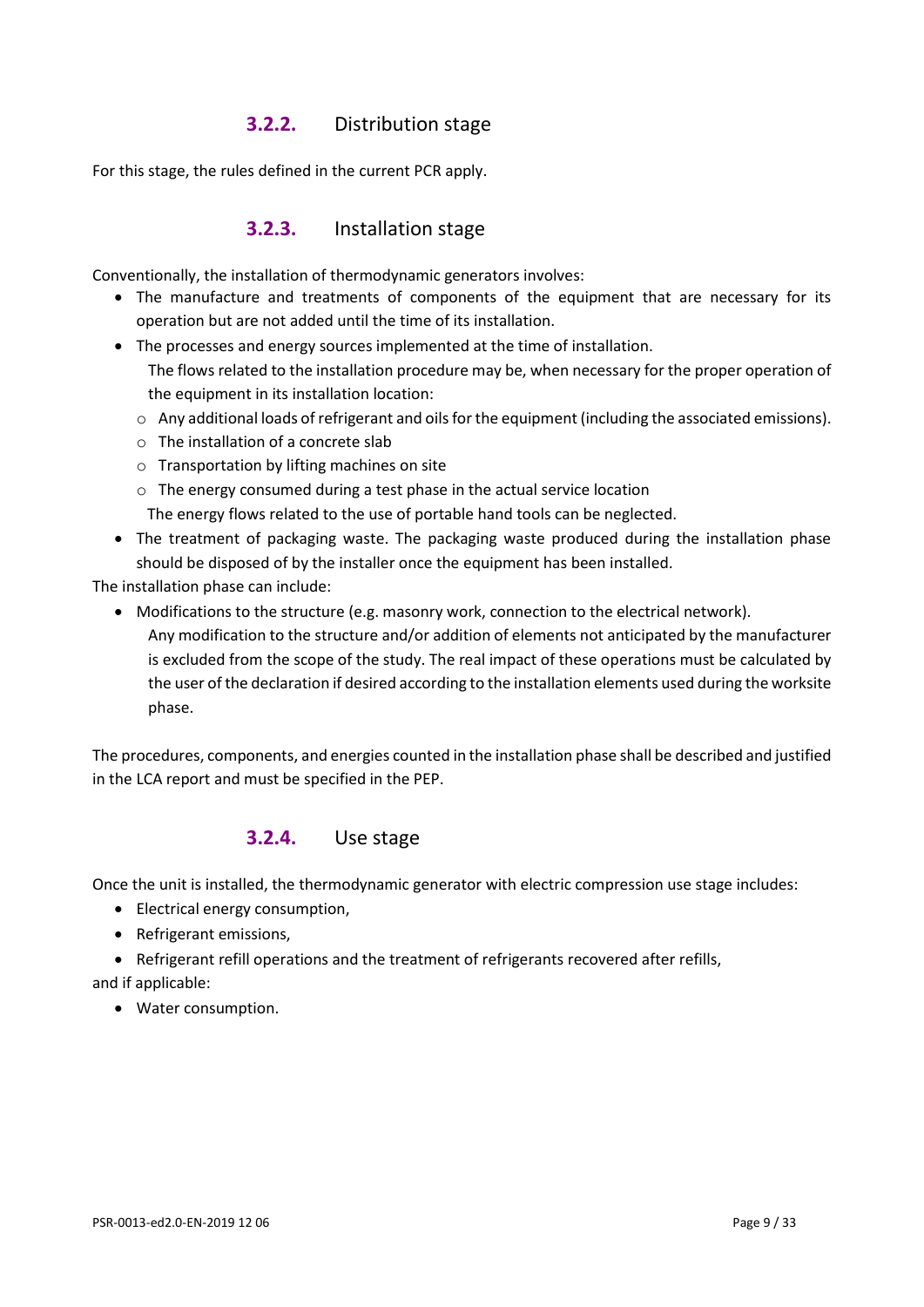## **3.2.5.** End-of-life stage

For this stage, the rules defined in the current PCR apply.

### **3.2.6.** Consideration of refrigerants in all stages of the life cycle

When applicable, each stage of the life cycle must take the refrigerants into consideration, i.e.:

- Refrigerants: production and transportation upstream, their emission into the air and end-of-life treatment.
- Machine oils: production and transportation upstream, and end-of-life treatment.
- <span id="page-9-0"></span>• Water and any associated additional treatments (e.g. brine): water consumption and associated treatments.

## **3.3.** Cut-off criteria

<span id="page-9-1"></span>The specific rules specified in section "Cut-off criteria" of the current PCR apply.

## **3.4.** Specific allocation rule

These specific rules are additional to section "Rules for allocation between co-products" of the current PCR.

<span id="page-9-2"></span>Where primary data are shared with products other than those covered by these specific rules, the impact calculation is determined according to the mass of appliances manufactured. Any other rule should be mentioned in the LCA report and in the PEP.

## **3.5.** Development of scenarios (default scenarios)

These specific rules are additional to the section on "Development of scenarios (default scenarios)" of the PCR.

#### **3.5.1.** Manufacturing stage

A thermodynamic generator with electric compression is made of components supplied by the manufacturer:

- components directly made by the manufacturer
- or components ready to be fitted together.

The rules defined in section 3.8 "Requirements for collecting primary and secondary data" of these specific rules apply.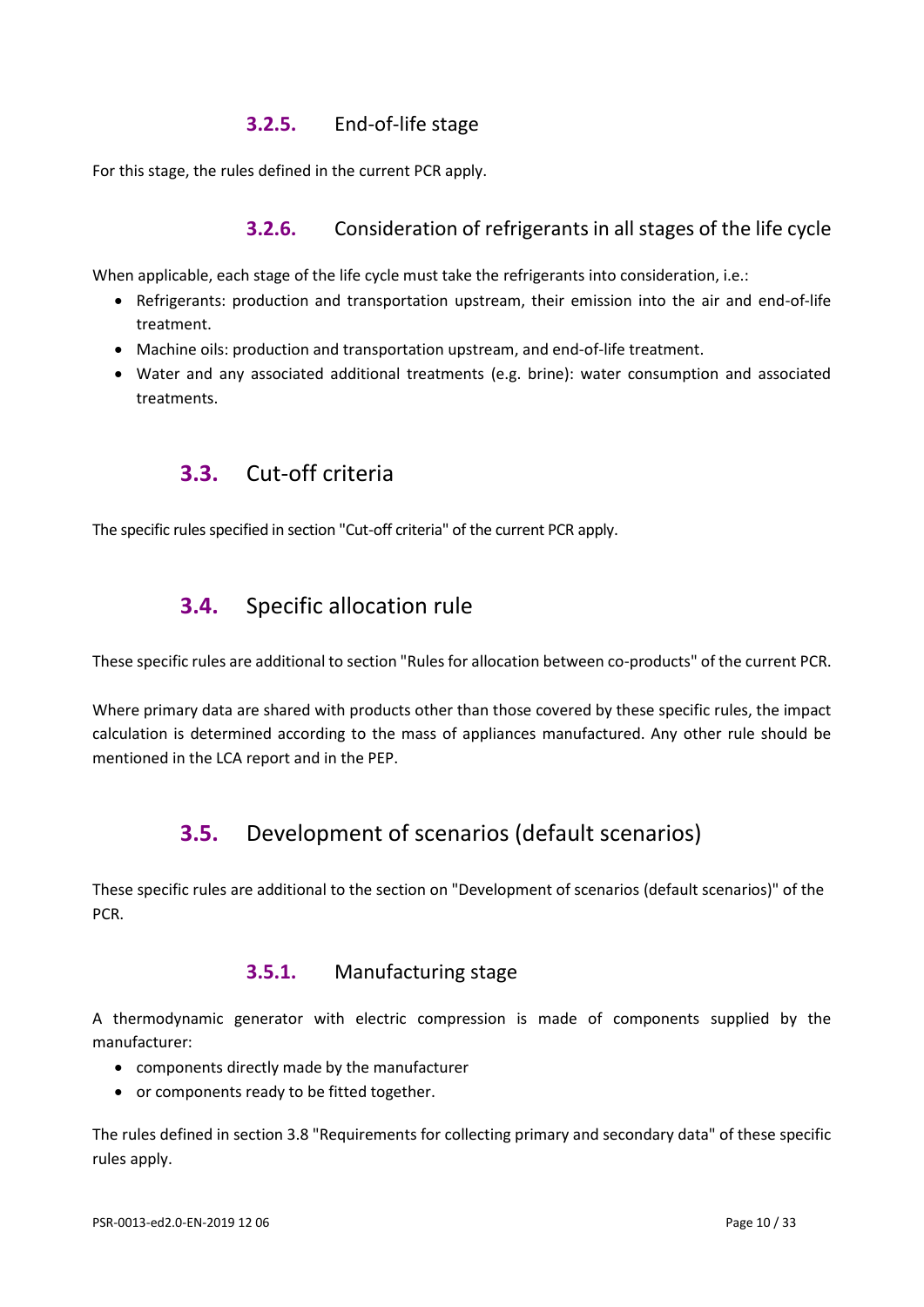#### 3.5.1.1. Momentary leakage of refrigerants during manufacturing stage

Momentary leaks of refrigerants into the air during the production stage ( *Efp* ) are equal to *Cn* multiplied by the average leakage rate from the assembly site (  $^{T_{fp}}$  ) thus:

$$
E_{fp} = C_n \times T_{fp}
$$

 $T_{\scriptsize \emph{fp}}$  the average rate of leakage from assembly site determined in accordance with the "solvent management plan" or the "risk prevention plan". The average rate used must be stated and justified in the LCA report. If no justification is given, 2% shall be used as the average rate.

#### 3.5.1.2. Waste generated during the manufacturing stage

Waste generation and treatment are included in the manufacturing stage.

Manufacturers can dispose of manufacturing waste themselves or arrange for it to be disposed of. The LCA report shall specify how the manufacturer, or any person working for him or on his behalf fulfils the requirements of these stages, by distinguishing between hazardous manufacturing waste and nonhazardous manufacturing waste and providing evidence of such claims.

Where known, the treatment processes (reuse, recycling, energy recovery, landfill, incineration without energy recovery) must be presented and justified in the LCA report, and the associated environmental impacts must be taken into account as indicated in the section on "Product end-of-life treatment scenarios" of the PCR in force.

The justification for the treatment processes must then be accompanied in the LCA report by the justification for the treatment systems and the recovery rate for each type of waste (e.g. via an annual report on the end-of-life processing of equipment by an eco-organisation).

When the manufacturer does not provide evidence of the processes used to treat the waste generated during the manufacturing stage of the device concerned, the treatment process shall be calculated by default as follows:

- For non-hazardous waste: Bare product mass x 0.30 = 50% of incinerated waste (without waste-to-energy recovery) and 50% of buried waste.
- For hazardous waste: Bare product mass x 0.30 = 100% incinerated waste (without waste-to-energy recovery).

If applicable, when the worst performer value is used by default, no waste-to-energy recovery will be taken into account. The production (60% waste) of this lost material must be taken into account.

Any other scenario for the treatment of waste during the manufacturing stage used for the calculation must be justified in the report and mentioned in the PEP.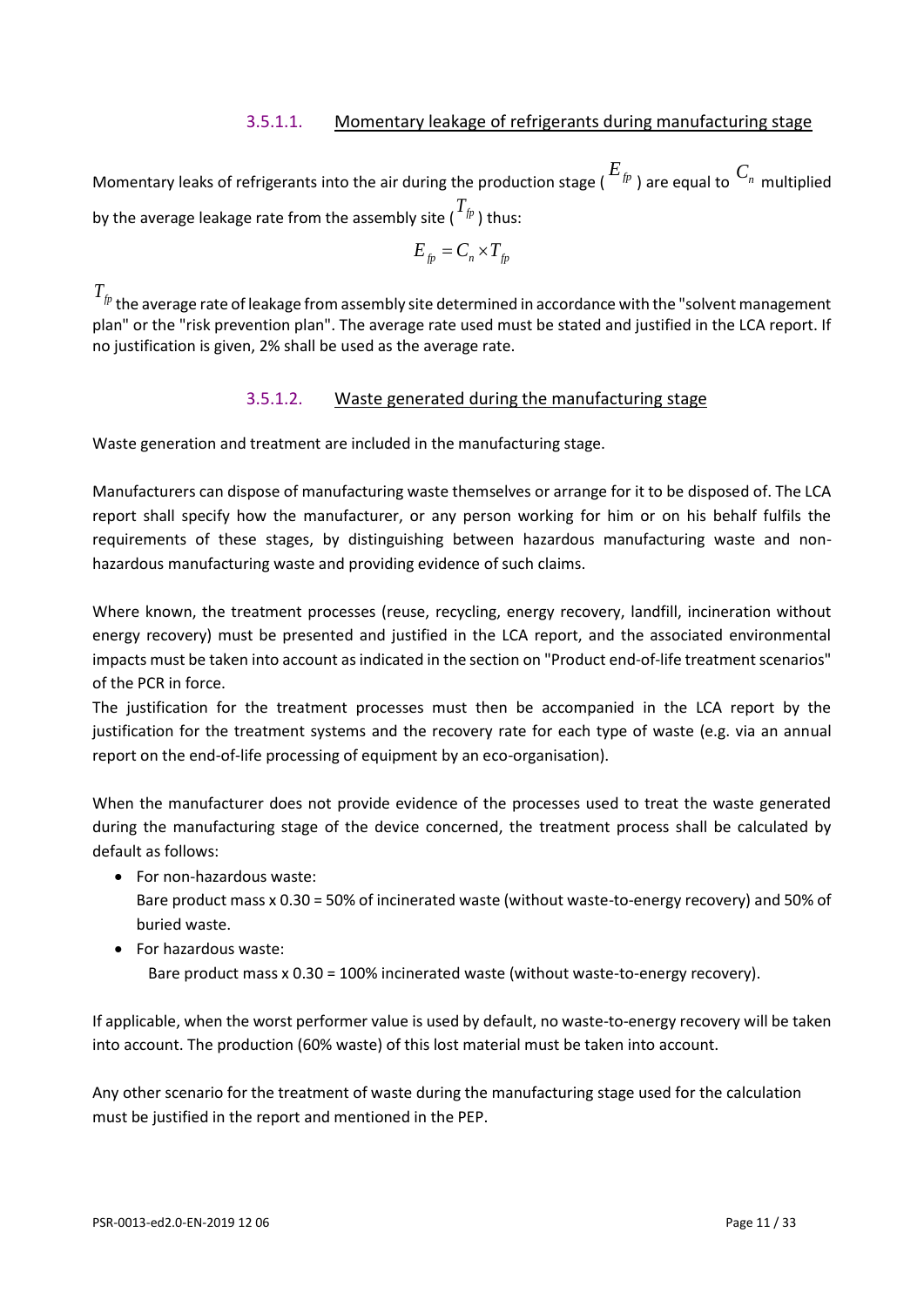By sector-based agreement, the transport stage for this waste shall be taken into account, assuming that it is trucked over a distance of 100 km.

#### **3.5.2.** Distribution stage

The distribution stage must be analysed in accordance with the section on "System boundaries / Distribution stage" of the PCR in force.

This stage does not consider any specific treatment for refrigerants.

#### **3.5.3.** Installation stage

The installation phase includes any process, component, energy or consumption and/or emission required to install a thermodynamic generator with electric compression.

#### 3.5.3.1. Momentary leakage of refrigerants during installation stage

Let  $C_i$  be the quantity of refrigerant added to the machine during installation. We consider that in accordance with regulation 1516/2007, all necessary measures were taken to avoid momentary emissions.

Thus refrigerant leaks during the installation stage *Efi* are considered as zero.

#### 3.5.3.2. Waste generated during the installation phase

The end of life of the packaging, whose production was taken into account during the manufacturing stage, is taken into account during the installation stage.

The packaging waste from produced during the installation stage is classed as non-hazardous waste and, in principle, shall be disposed of by the installer once the equipment has been installed.

| On the packaging mass                                                                                      | Cardboard, wood, corn starch,<br>cellulose | Plastic and other products as<br>non-hazardous waste |
|------------------------------------------------------------------------------------------------------------|--------------------------------------------|------------------------------------------------------|
| Percentage of packaging recycled<br>at end of life                                                         | 89%                                        | 21%                                                  |
| Percentage of packaging recovered<br>for energy production at end of life                                  | 8%                                         | 32%                                                  |
| Percentage of packaging<br>incinerated (50%) and buried<br>(50%) without recovery at end of<br><b>life</b> | 3%                                         | 47%                                                  |

Its processing is calculated as follows, by default<sup>3</sup>:

<sup>&</sup>lt;sup>3</sup> Extract from the ADEME "Recycling report 1999-2008: Materials and recycling listed by sector - general summary", 2010, in particular page 63.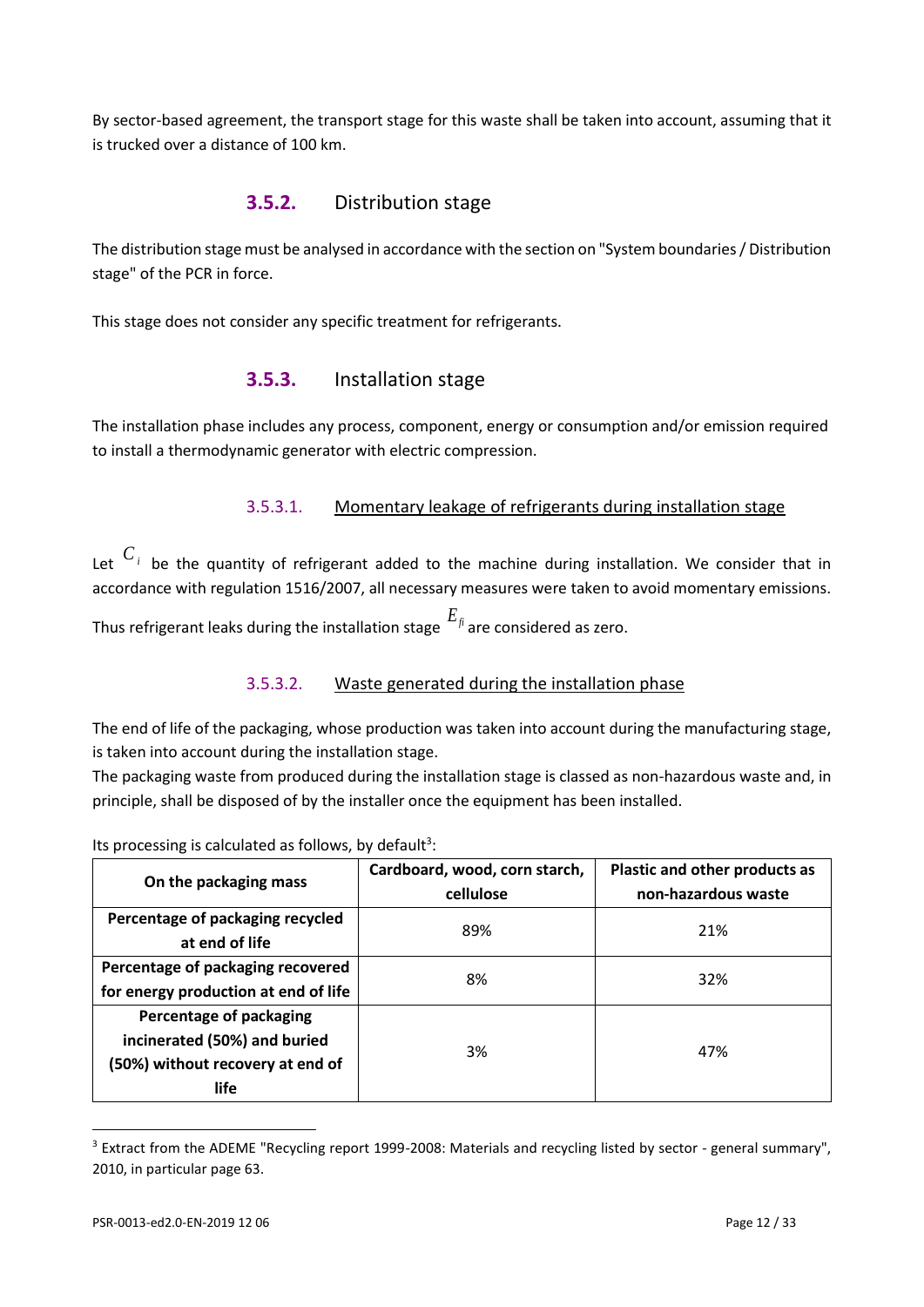By sector-based agreement, the transport stage for this waste shall be taken into account, assuming that it is trucked over a distance of 100 km.

Plastic film, straps, packing notes, labels or any other paper on or inside the package are considered to be insignificant and will not be included in the life cycle assessment for packaging waste if these items represent in total less than 50% of the total mass of the packaging.

### **3.5.4.** Use stage

This section does not apply to the types of heat pump mentioned in Section 2.2.

#### 3.5.4.1. Energy consumption

#### *3.5.4.1.1. Use profile considered in heating or cooling*

For each product that consumes energy during use, a typical use scenario for calculating the environmental impacts related to such energy consumption has been defined.

This use scenario is defined for each of the product categories in European standard EN 14825, which is cited in Regulation No. 813/2013<sup>4</sup>.

This standard gives an annual energy consumption according to a given operating time representative of the average use observed in Europe, and takes the following into consideration:

- Seasonal performance of the products
- Operating time

By default, the following hypotheses are adopted:

• Average climate (equivalent to Strasbourg)

<sup>&</sup>lt;sup>4</sup> See the sources used in Section 5.2 of the present document.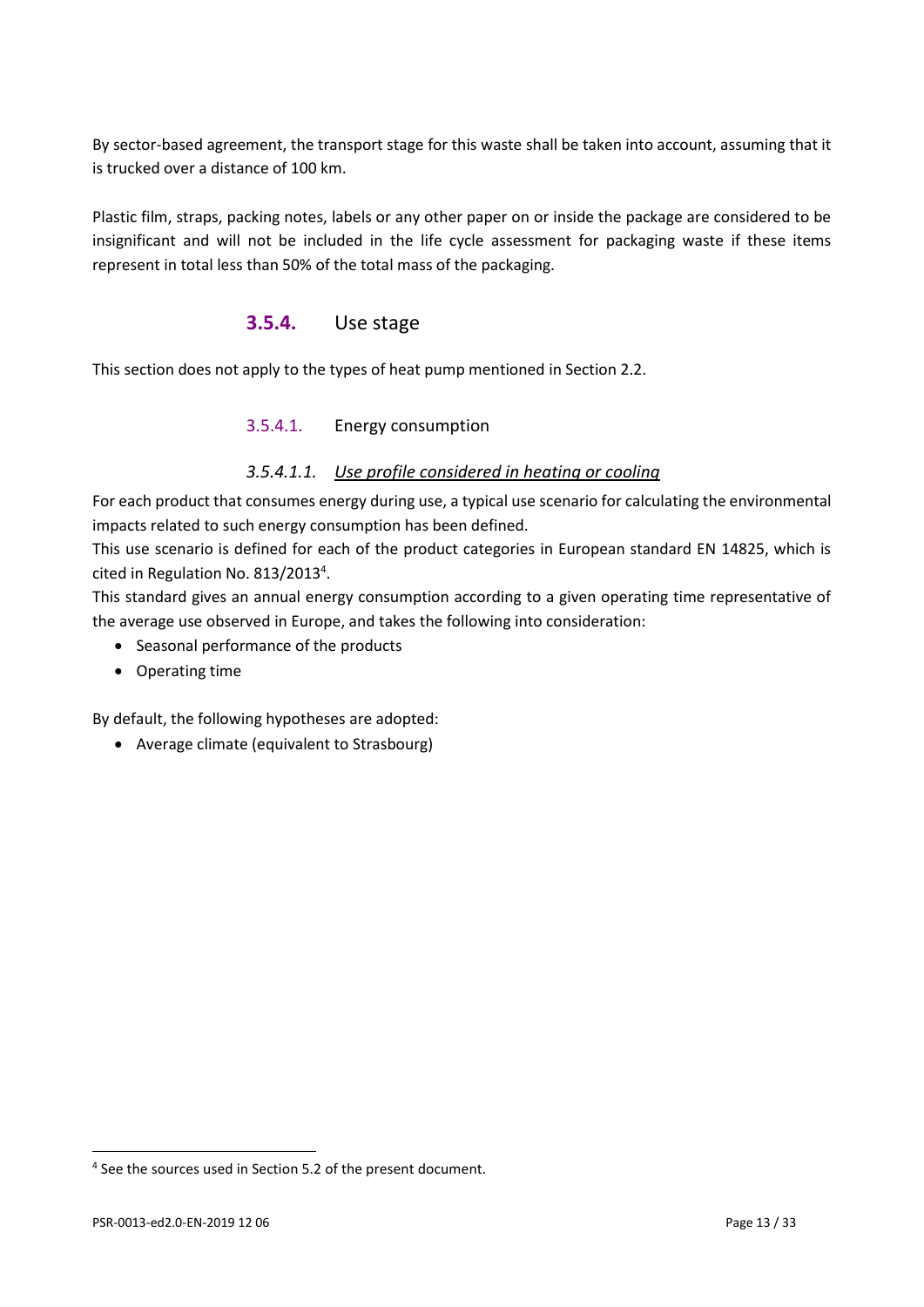| <b>Type</b>              | <b>Heat source</b> |                                  | <b>Cold source</b> |                                  |
|--------------------------|--------------------|----------------------------------|--------------------|----------------------------------|
|                          | Air                | <b>Water (brine)</b>             | Air                | Water                            |
| Outside air/Recycled air | 35(24) °C          |                                  | 27(19)°C           |                                  |
| Cold mode                |                    |                                  |                    |                                  |
| Tower water/Air          |                    | 30°C - 35 °C                     | 27(19)°C           |                                  |
| Cold mode                |                    |                                  |                    |                                  |
| Ground water/Air         |                    | 10°C - 15 °C                     | 27(19) °C          |                                  |
| Cold mode                |                    |                                  |                    |                                  |
| Air/Water                | $35^{\circ}$ C     |                                  |                    | $12^{\circ}$ C - 7 $^{\circ}$ C  |
| Cold mode                |                    |                                  |                    |                                  |
| Water/Water              |                    | 30°C - 35 °C                     |                    | $12^{\circ}$ C - 7 $^{\circ}$ C  |
| Cold only                |                    |                                  |                    |                                  |
| Brine/Water              |                    | $10^{\circ}$ C - 15 $^{\circ}$ C |                    | $12^{\circ}$ C - 7 $^{\circ}$ C  |
| Cold only                |                    |                                  |                    |                                  |
| Outside air/Recycled air | 7(6) °C            |                                  | 20 °C              |                                  |
| Hot mode                 |                    |                                  |                    |                                  |
| Water/Air                |                    | $10^{\circ}$ C - 7 $^{\circ}$ C  | 20 °C              |                                  |
| Hot mode                 |                    |                                  |                    |                                  |
| Brine/Air                |                    | $0-(-3)$ °C                      | 20 °C              |                                  |
| Hot mode                 |                    |                                  |                    |                                  |
| Air/Water                | 7(6) °C            |                                  |                    | 30°C - 35°C                      |
| Hot only                 |                    |                                  |                    |                                  |
| Air/Water                | 7(6) °C            |                                  |                    | 47°C - 55°C                      |
| Hot only                 |                    |                                  |                    |                                  |
| Water/Water              |                    | $10^{\circ}$ C - 7 $^{\circ}$ C  |                    | 30°C - 35°C                      |
| Hot only                 |                    |                                  |                    |                                  |
| Water/Water              |                    | $10^{\circ}$ C - 7 $^{\circ}$ C  |                    | 47°C - 55°C                      |
| Hot only                 |                    |                                  |                    |                                  |
| Brine/Water              |                    | $0-(-3)$ °C                      |                    | 30°C - 35°C                      |
| Hot only                 |                    |                                  |                    |                                  |
| Brine/Water              |                    | $0-(-3) °C$                      |                    | 47°C - 55°C                      |
| Hot only                 |                    |                                  |                    |                                  |
| Air/Water                | 7(6) °C            |                                  |                    | 30°C - 35°C                      |
| Reversible               | $35^{\circ}$ C     |                                  |                    | 23°C - 18 °C                     |
| Water/Water              |                    | $10^{\circ}$ C - $7^{\circ}$ C   |                    | 30°C - 35°C                      |
| Reversible               |                    | $30^{\circ}$ C - 35 $^{\circ}$ C |                    | $23^{\circ}$ C - 18 $^{\circ}$ C |
| Extracted air/Fresh air  | 20(12)°C           |                                  | 7(6) $^{\circ}$ C  |                                  |
| Hot mode                 |                    |                                  |                    |                                  |
| Extracted air/Fresh air  | 27(19) °C          |                                  | 35(24) °C          |                                  |
| Cold mode                |                    |                                  |                    |                                  |
| Extracted air/Water      | $20(12)$ °C        |                                  |                    | 30°C - 35°C                      |
| Hot mode                 |                    |                                  |                    |                                  |
| Extracted air/Water      | $20(12)$ °C        |                                  |                    | 47°C - 55°C                      |
| Hot mode                 |                    |                                  |                    |                                  |

• Applications defined by product type and operating mode according to the following table:

The conditions on the air are given by the dry temperature and by the humid temperature between parentheses. The conditions on the water (brine) are given by the refrigerant intake-outlet temperatures. The table is not exhaustive. For the other applications, refer to the corresponding tables in the EN 14825 standard.

If the device is declared for several temperature levels in hot mode in the context of the eco design regulations, the highest temperature level data must be used.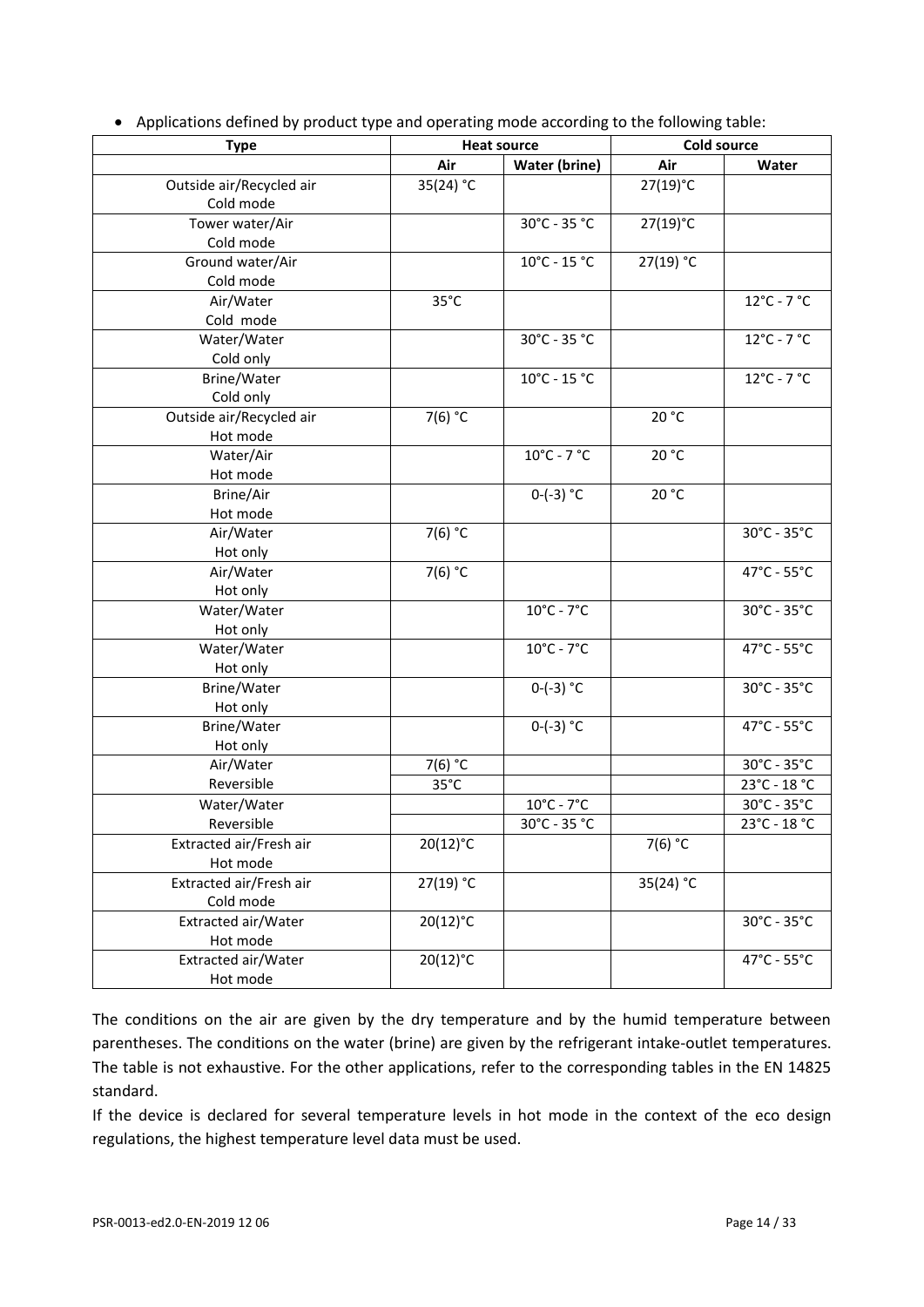#### *3.5.4.1.2. Use profile in domestic hot water production*

The draw-off profile used is the one defined according to regulation No 813/2013 or the EN 16147 standard.

The draw-off profile chosen must be indicated in the PEP.

#### *3.5.4.1.3. Calculation method*

The energy consumption calculation relates to the reference flow perimeter only.

For example, in the case of a heat exchanger, if the product does not include the circuit feed pumps, the consumption related to the use of the reference product does not include the consumption by the pumps. If the use scenario for the life cycle analysis of the reference product is not given in the EN 14825 standard (for heating or cooling), in the EN 16147 standard (for domestic hot water), or is fundamentally different from it, you must:

- Justify and document the usage scenario used in the LCA report,
- Indicate the usage scenario used in the PEP.

Let C<sub>tot</sub> be the total energy consumption of the reference product over its reference lifetime. The energy consumption in the use stage is calculated as follows:

- For non-reversible heat (or cold) production devices:
	- o Use in heating mode only:

$$
Ctot (in kWh) = \frac{P_h}{\text{SCOP}} * theating * RLT
$$

o Use in cooling mode only:

$$
Ctot (in kWh) = \frac{P_c}{\text{SEER}} * tcooling * RLT
$$

o Use in mixed mode (heating and domestic hot water production):

$$
C_{tot} (in kWh) = \frac{P_h}{\text{SCOP}} * t_{heating} * RLT + AEC * RLT
$$

- For reversible heat and cold production devices:
	- o Use in heating and cooling mode:

$$
Ctot (in kWh) = \left(\frac{P_h}{\text{SCOP}} * theating + \frac{P_c}{\text{SEER}} * tcooling\right) * RLT
$$

o Use in mixed mode (heating and cooling and hot water production):

$$
C_{tot} (in kWh) = \left(\frac{P_h}{\text{SCOP}} * t_{heating} + \frac{P_c}{\text{SEER}} * t_{cooling}\right) * RLT + AEC * RLT
$$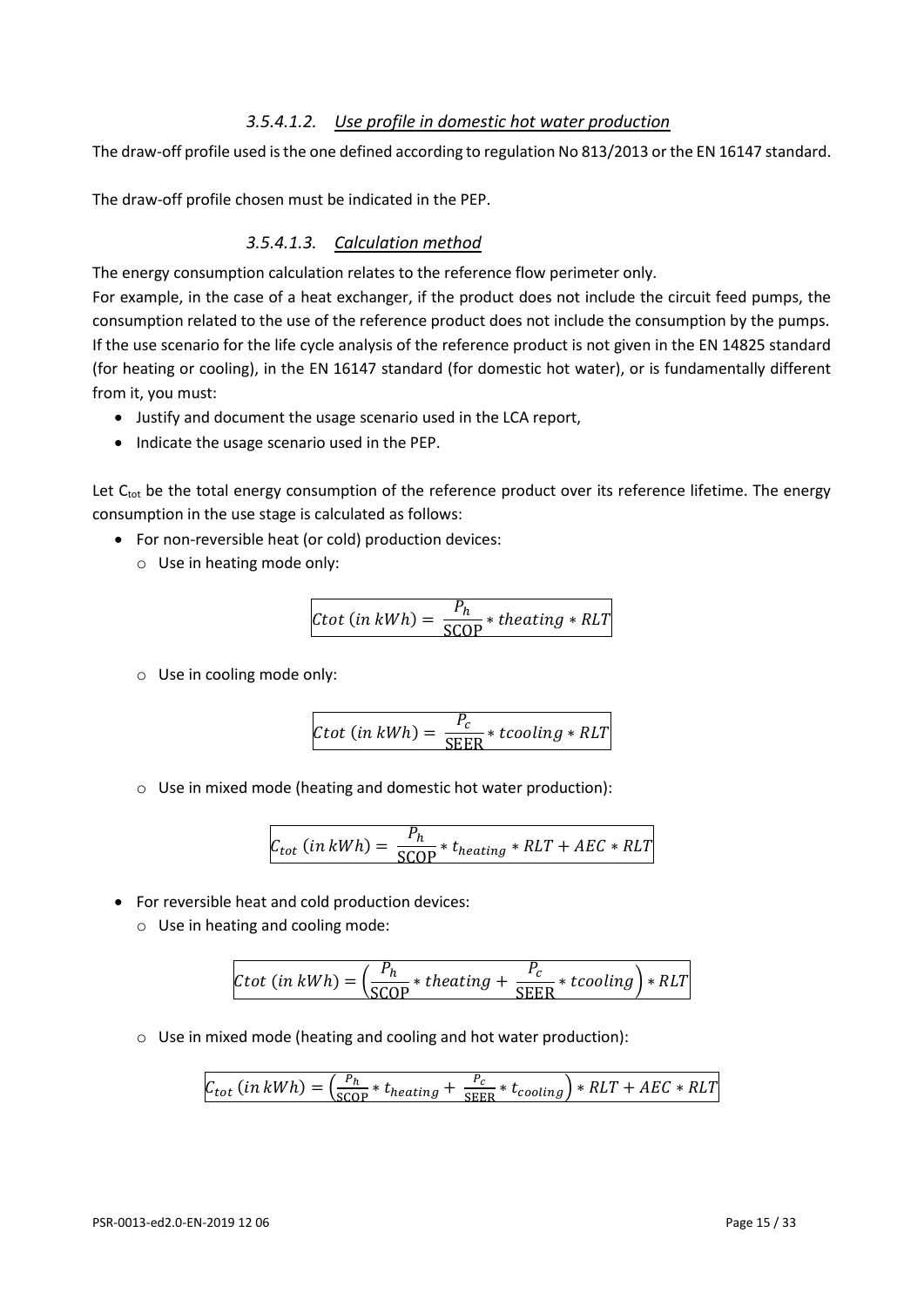With:

-  $P_h$  or  $P_c$  = capacity of the equipment defined according to the European eco design regulations or European standards in force:

| <b>Type of generator</b>                      | P <sub>h</sub>     | $P_c$              |  |
|-----------------------------------------------|--------------------|--------------------|--|
| Heat pump air/water or water/water            |                    |                    |  |
| used in heating-only mode with $P \leq 400$   | Pratedh            | $NA^*$             |  |
| kW (Regulation n°813/2013)                    |                    |                    |  |
| Heat pump or air conditioner air/air          |                    |                    |  |
| reversible or not with $P \le 12$ kW          | Pdesignh           | Pdesignc           |  |
| (Regulation n°206/2012)                       |                    |                    |  |
| Heat pump water/air used in heating-          | Pdesignh = Pratedh | NA*                |  |
| only mode with $P \le 1$ MW                   |                    |                    |  |
| Heat pump or air conditioner air/air          |                    |                    |  |
| reversible or not with 12 kW $\lt P \le 1$ MW | Pdesignh = Pratedh | Pdesignc = Pratedc |  |
| (Regulation n°2016/2281)                      |                    |                    |  |
| Chiller (comfort chiller) air/water or        |                    |                    |  |
| water/water used in cooling-only mode         | $NA^*$             |                    |  |
| with $P \le 2$ MW                             |                    | Pdesignc = Pratedc |  |
| (Regulation n°2016/2281)                      |                    |                    |  |
| Other case                                    | Heating capacity   | Cooling capacity   |  |

\*NA = not applicable

- SCOP = seasonal coefficient of performance for heating according to EN 14825
- SEER = seasonal energy efficiency ratio for cooling according to EN 14825
- $-t_{heating}$  = number of equivalent active mode hours of the device for heating
- $-$  t<sub>cooling</sub> = number of equivalent active mode hours of the device for cooling
- AEC = annual energy consumption of electricity for hot water for the declared according to the regulation n°811/2013 expressed in kWh
- RLT = reference life time of the device

When the manufacturers do not provide SCOP or SEER, they can be obtained from the provisions defined in the regulations in force. For example, for heat pump under regulation n°813/2013, the formula is the following:

SCOP ou SEER =  $\frac{(seasonal ratio + 3) \times Pef}{(seasonal ratio + 3) \times Pef}$ 100

This formula includes the influence of a regulation associated or not to the device (correction of +3% in case of regulation) and a factor corresponding to the conversion of the electricity in primary energy named "PEF" which the value is defined in the eco design regulation.

To calculate the energy consumption, the active mode duration by default are the followings: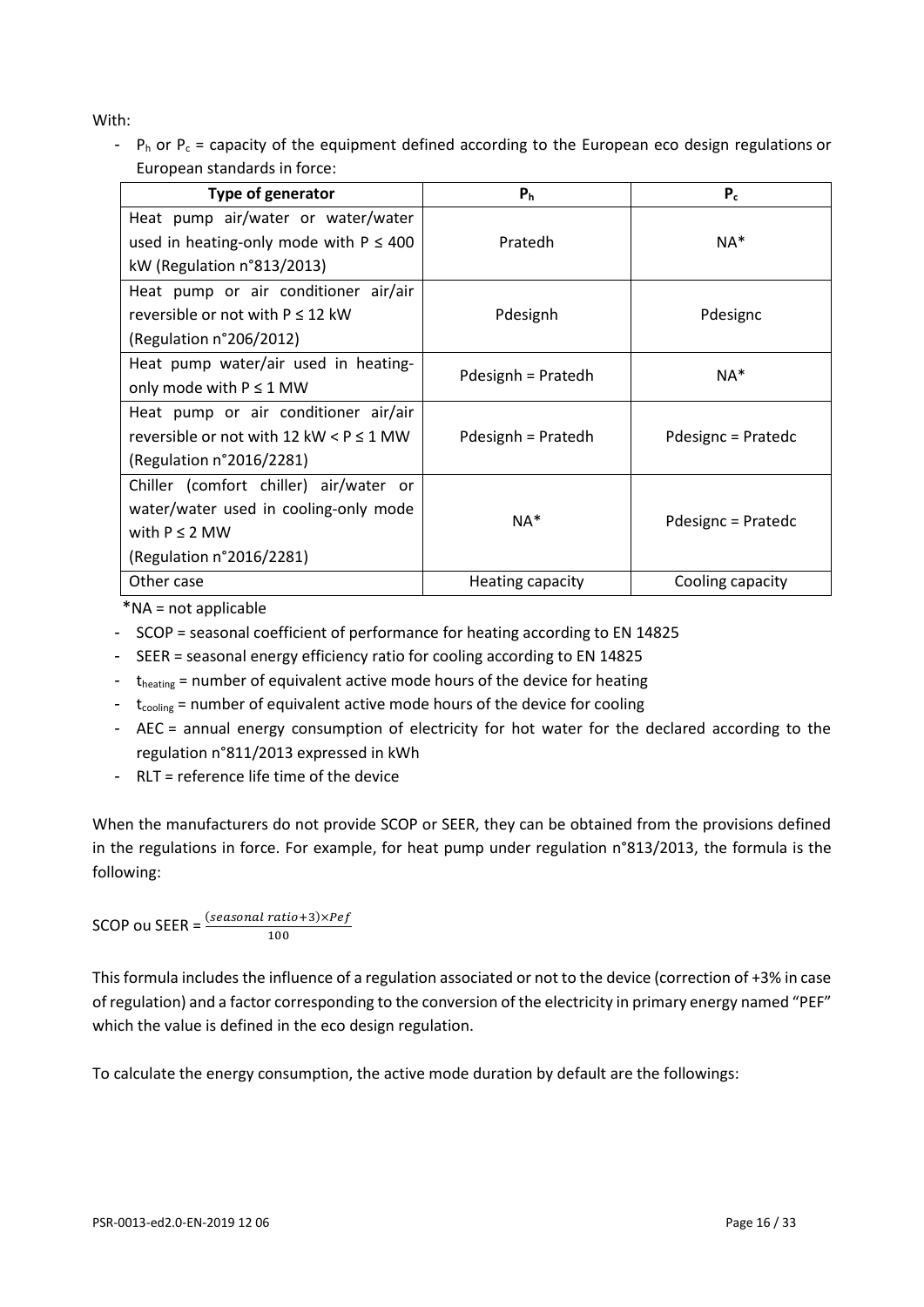| Type of generators                                     | t heating (h) | t cooling (h) |
|--------------------------------------------------------|---------------|---------------|
| Heat pump or air conditioner, air/air P < 12 kW        | 1400          | 350           |
| Heat pump or air conditioner, air/air $P >$ or = 12 kW | 1400          | 600           |
| Heat pump or chiller, air/water                        | 2066          | 600           |
| Heat pump or air conditioner, water/air                | 1400          | 600           |
| Heat pump or chiller, water/water                      | 2066          | 600           |
| <b>VRF</b> unit                                        | 1400          | 600           |

Any other use scenario used for the calculation must be justified in the LCA report and mentioned in the PEP.

#### 3.5.4.2. Consideration of refrigerants during use stage

In the use stage, the following aspects relating to refrigerants will be taken into account:

- Momentary refrigerant leaks,
- Refilling the equipment with refrigerant,
- The treatment of refrigerants recovered after refilling the equipment.

*3.5.4.2.1. Momentary refrigerant leaks*

It is assumed that leakage of refrigerants during the use stage ( $E_{f^u}$ ) is equal to  $C_t$  multiplied by the average annual rate of leakage during the use stage (  $T_{\scriptscriptstyle{f\mu}}$  ) multiplied by the reference lifetime, thus:  $E_{f_u} = C_{t} \times T_{f_u} \times RLT$ 

Since there is no standard calculation method or value for leakages available at the moment, the leakage rate used for the reference product ( $\overline{I}_{f^{\mu}}$ ) is based on a default value of 2%.

The choice of a value for  $T_{\scriptscriptstyle{f\mu}}$  lower than the proposed default must be justified and documented in the supporting report.

#### *3.5.4.2.2. Refilling the equipment with refrigerant*

Counting the impacts related to refilling (partially or totally according to the nature of the refrigerant) the equipment includes the production of the new refrigerant to be inserted. The impacts associated with the operator's travel to refill the equipment are not taken into consideration (because they are already included in the classic maintenance trips described in Section 3.5.5 "Maintenance stage").

The refill threshold  $(S_r)$  is the ratio of refrigerant (expressed in %) below which we consider that the equipment can no longer operate properly.

By default, the refill threshold to be considered is 90% of the total load, whatever the equipment type. If the refill threshold value used to analyse the reference product life cycle is different from that specified above for the category of product, it is necessary to:

- Justify and document the new refill threshold used in the LCA report,
- Indicate this in the PEP.

The number of refills, N, is calculated as follows: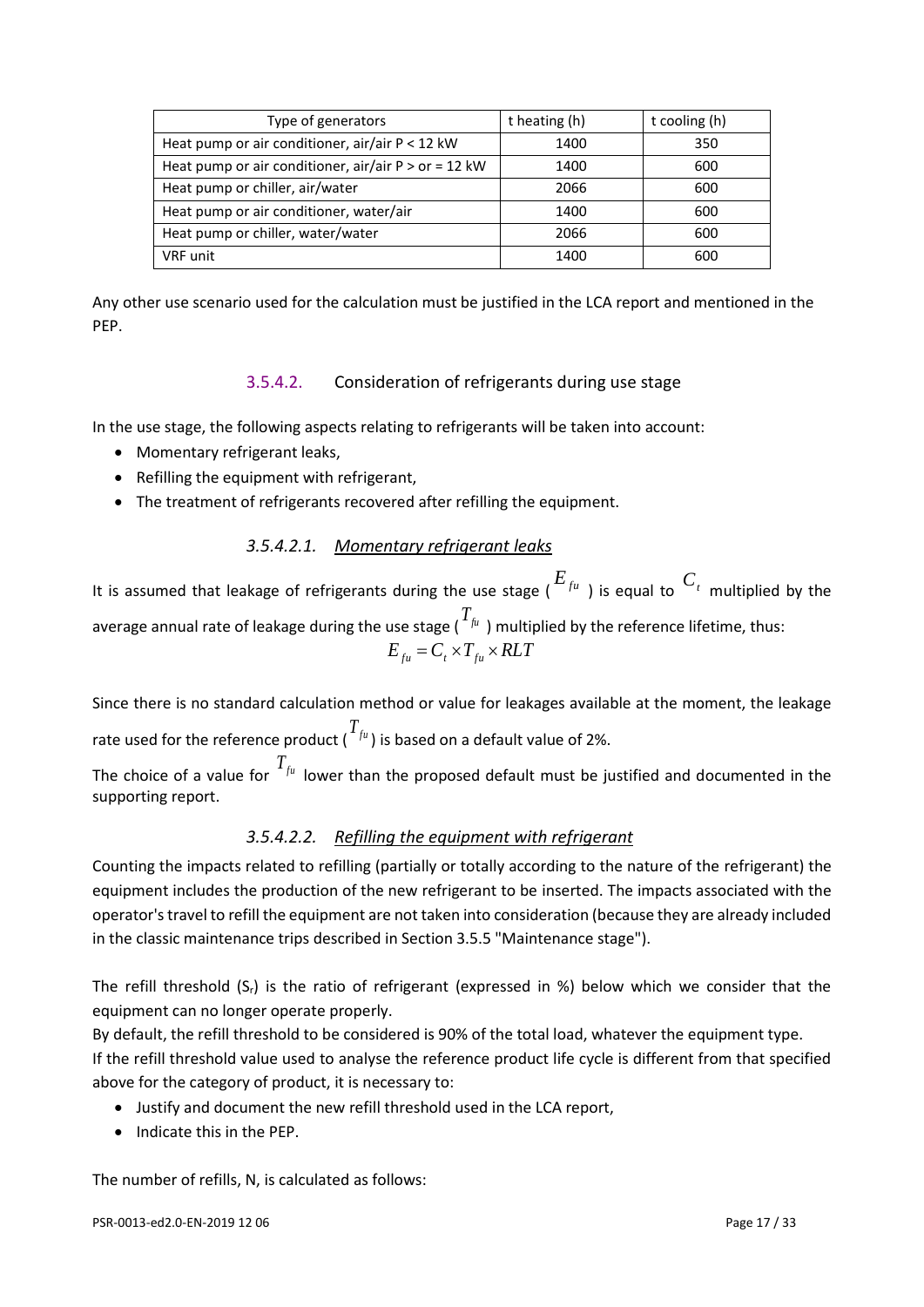$$
n = 1 + \frac{1 - S_r}{T_{\text{fit}}}
$$
  
N = ENT SUP [RLT / n] with

According to the number of refills, the production of new refrigerant to be inserted is:

• In case of partial refill:

$$
N \times (1-S_r) \times C_t
$$

• In case of total refill:

N x Ct

• In case of replacements with the recovered refrigerant and top-ups:

 $N$  x  $C$ t x  $(1-(\varepsilon_r \times S_r))$ 

The recovery efficiency  ${}^{\mathcal{E}_{r}}$  does not vary according to the type of refrigerant. It is set to 90% by default.

The type of refill (partial or total) must be justified in the LCA report.

*3.5.4.2.3. Treatment of refrigerants recovered after refills*

The treatment of refrigerants after recovery on the working site includes:

- 1. Collection of refrigerant (transport),
- 2. Treatment of refrigerant
	- 2.1 Incineration without energy recovery
	- 2.2 Regeneration and incineration with energy recovery

#### *Calculation method:*

The impacts related to the treatment of refrigerants recovered after refill will be calculated as follows:

- For a partial refill or a replacement with the recovered refrigerant and top-up:
	- **→** No refrigerant to be treated
- In case of a total refill with new refrigerant
	- ➔ The quantity of refrigerant to be treated during the use stage is equal to:

$$
N \times \varepsilon_r \times S_r \times C_t
$$

Thus,

- o The collection distance to be taken into account will be 1000 km in a truck by default for the total refrigerant quantity (recovered or not).
- $\circ$  The quantity of refrigerant incinerated (without energy recovery) is calculated as follows:

1. 
$$
100\% \times N \times \varepsilon_r \times S_r \times C_t
$$
 for CFCs

2.  $10\% \times N \times \varepsilon_r \times S_r \times C_t$  for other types of refrigerant

- o The quantity of refrigerant recovered (regeneration or incineration with energy recovery) is calculated as follows:
	- 1. 0% for CFCs,
	- 2. 90%  $* N * \varepsilon_r * S_r * C_t$  for other types of refrigerant

Concerning refrigerant regeneration or incineration with energy recovery, only transportation to the treatment site is counted, in accordance with the stock method.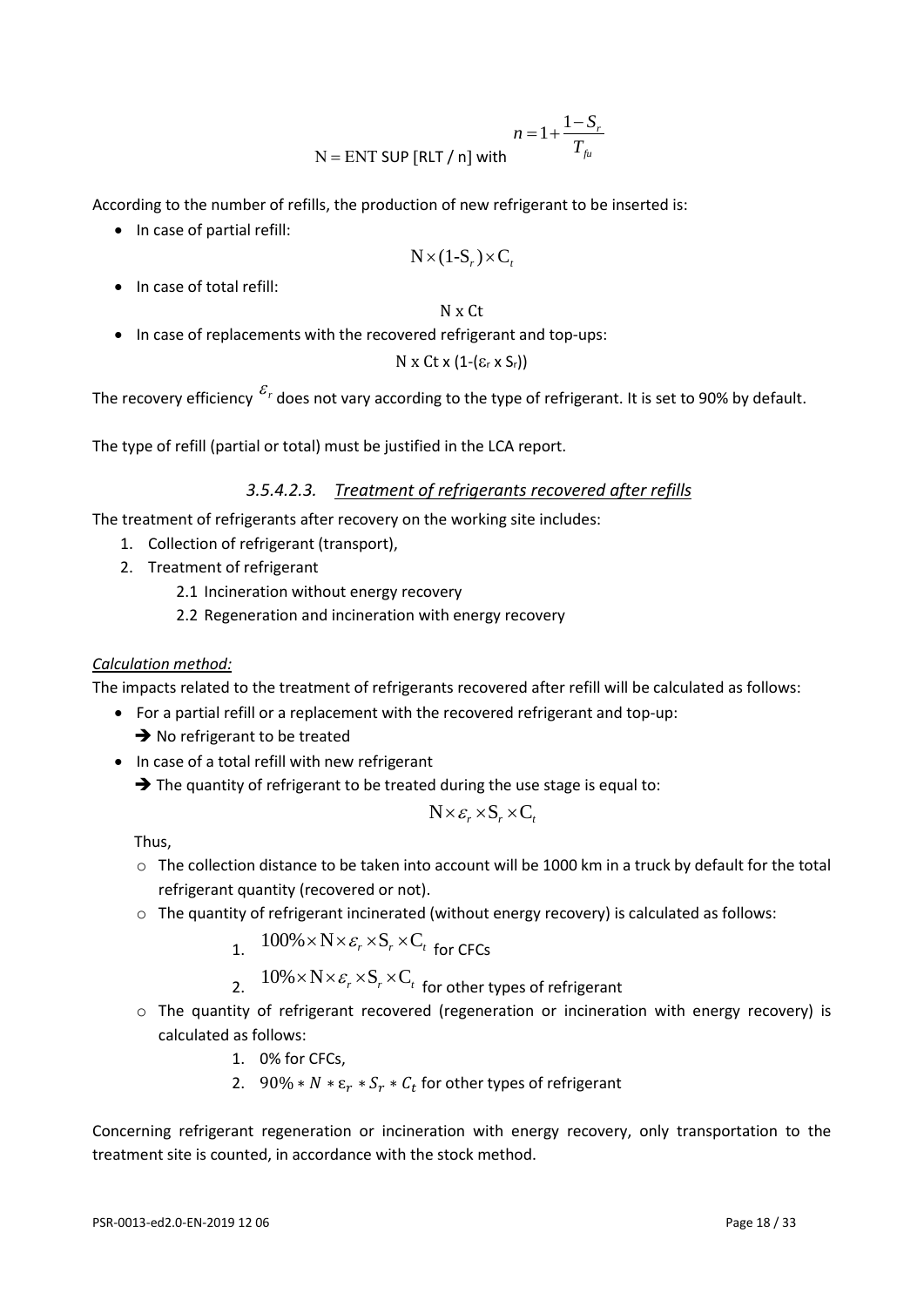If the scenario used to analyse the reference product life cycle is different from that specified above for the product category, it is necessary to:

- Justify and document the usage scenario used in the LCA report,
- Indicate the usage scenario used in the PEP.

#### 3.5.4.3. Inclusion of water consumption

If the equipment needs water in order to function, the quantity of water consumed must be entered in the PEP, taking into account the type of water and the type of circulation.

- Only consumption of pre-treated water (mains water, demineralised water, etc.) should be considered, along with any additional treatments (e.g. brine, etc.)
	- o In the case of circulation of pre-treated water in an open loop, the quantity of water consumed must be calculated (e.g. atomisers on the chillers). Pre-discharge treatments must also be taken into account. The chosen calculation method must be documented in the LCA report.
	- $\circ$  In the case of circulation of pre-treated water in a closed loop, the quantity of water consumed throughout the equipment life cycle is equivalent to the volume of the equipment's water circuit plus any top-ups due to evaporation over the reference lifetime.
- Because the consumption of water taken up and discharged directly in the same medium does not change the average temperature of the source, the effects are considered to be negligible, so not modelled.

#### **3.5.5.** Maintenance stage

Any maintenance scenario different from those presented below must be justified and documented in the LCA report, and must be mentioned in the PEP.

#### 3.5.5.1. Mandatory inspection

Maintenance operations are performed by a professional during a mandatory inspection. The inspection frequency must be specified at least in the LCA report. By default, the transportation shall be equal to a 100-km return trip in a van.

In particular, manufacturers may apply the scenarios of European regulation No. 517/2014 ("F'Gas") to specify the frequency of maintenance operations for equipment containing fluorinated coolants (HFC type), or any other appropriate regulations.

#### 3.5.5.2. Inclusion of maintenance part

If parts are to be replaced during the service life of the product, in compliance with the manufacturer's specifications, the impact of their production, distribution and installation will have to be taken into account. The replacement of parts due to malfunction will not be taken into account.

By default, one replacement of the tank's protective anodes shall be allowed for during the product's lifetime, as well as one service call every two years. If the device is equipped with one or more active anodes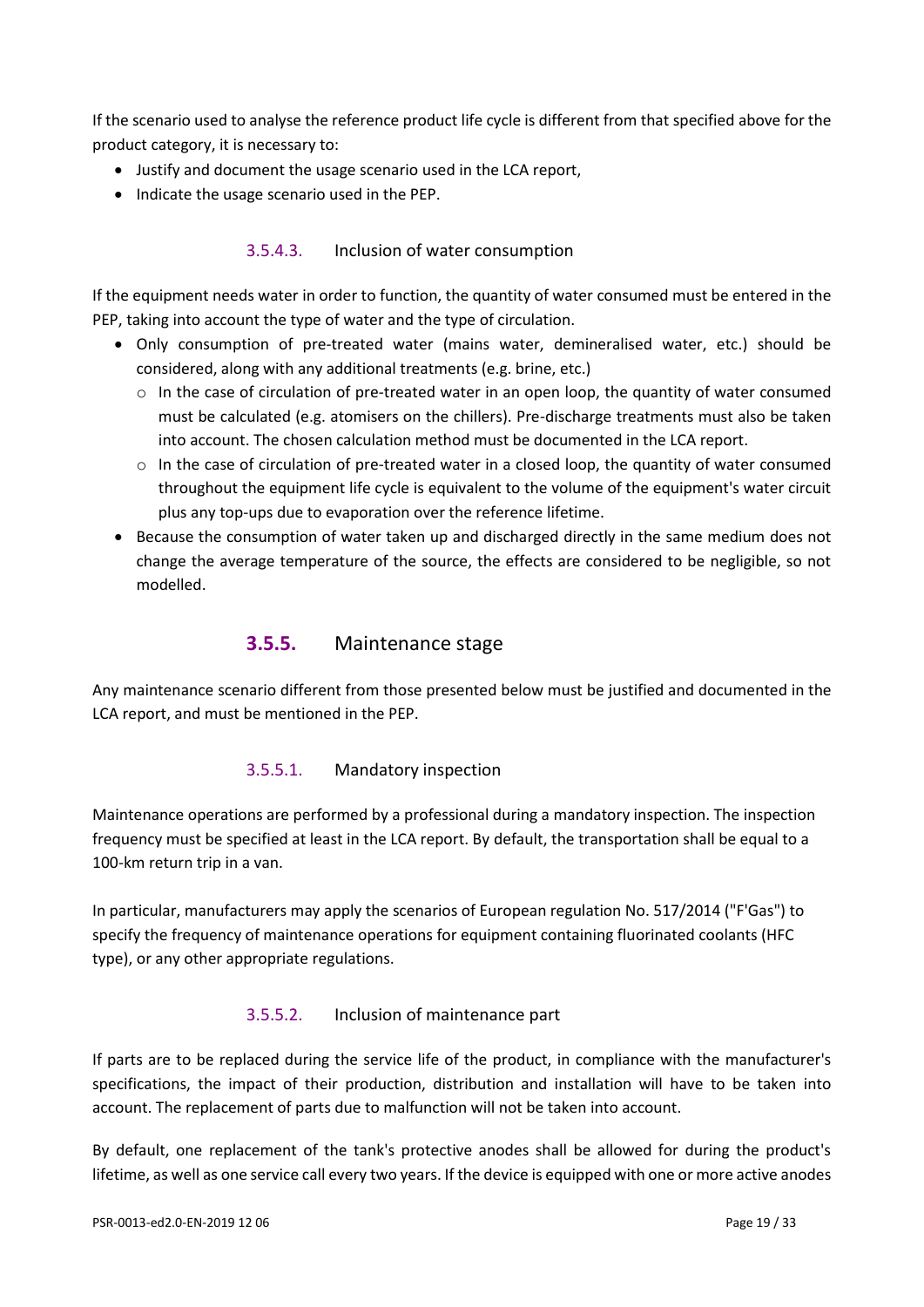or a permanent anti-corrosion system, no replacement needs to be allowed for during the reference lifetime.

The treatment of replaced components as waste must be modelled according to the assumptions of the end-of-life stage (see Section 3.5.6 "End-of-life stage").

#### 3.5.5.3. Inclusion of oil changes-out

When oil changes are necessary, the oil change frequency specified by the manufacturer of the subassembly concerned is taken into consideration, combined with the impacts related to the production of the new oil and the impacts related to the disposal of the used oil. For this aspect, all the oil is considered to be treated (50% regeneration, 50% incineration with energy recovery).

Oil changes are considered to be carried out during a mandatory inspection, so that no additional transportation needs to be counted.

#### 3.5.5.4. Inclusion of refrigerant changes-out

To take refrigerant changes into account, refer to Section 3.5.4.2, "Consideration of refrigerants during use stage".

#### **3.5.6.** End-of-life stage

Equipment that has reached the end of its life could need two types of treatment, described below:

- Special treatment for the bare product, drained of all oil or other refrigerants
- Special treatment for the liquids (refrigerant, oil, and water).

#### 3.5.6.1. Treatment of waste generated during the end-of-life stage

Within the European Union, waste from thermodynamic generators is classed as WEEE (Waste from Electrical and Electronic Equipment).

After presenting the local requirements for managing end-of-life thermodynamic generators, the LCA report will explain the organisation of known disposal and/or recovery systems, the associated environmental impacts and how the manufacturer shall meet these requirements, if applicable. These items will determine the applicable end-of-life treatment (case 1, 2 or 3 explained below).

If the end-of-life treatment of equipment not included in the WEEE Directive has not been justified, it will be treated as for case 4 below.

With regard to recovery processes, the analysis will focus on all the stages of the system, up to intermediate storage prior to reuse in accordance with the stock method.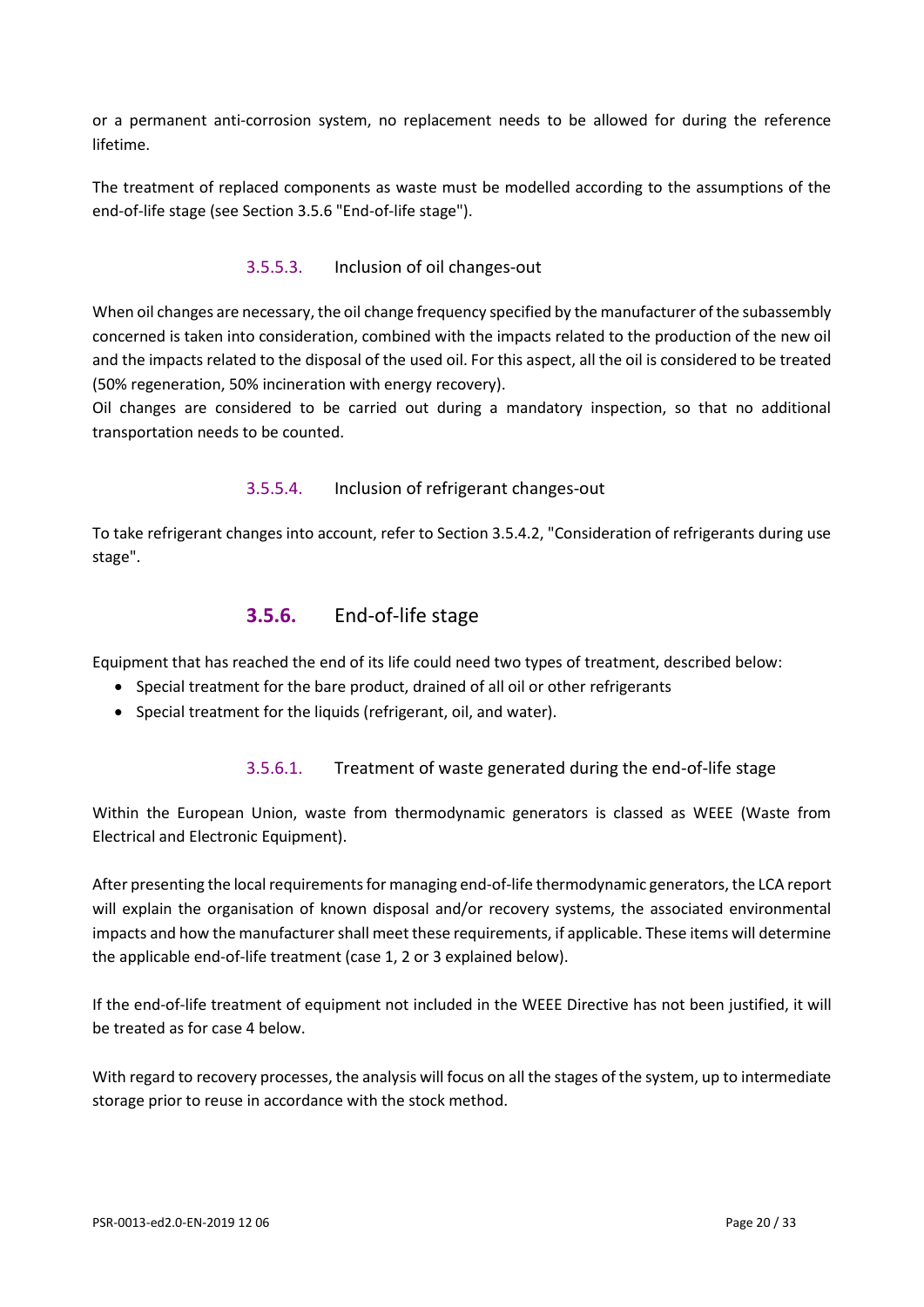| On the mass of the<br>bare drained product                                    | $1st$ case: recovery of<br>at least 80% (of<br>which 75% is<br>recycling / reuse $5$ | Case 2: recovery of<br>less than 80% (75%<br>of which is to be<br>recycled / reused) $2$ | Case 3: No evidence<br>of recovery <sup>2</sup> | Case 4:<br>equipment not<br>covered by the<br><b>WEEE</b> |
|-------------------------------------------------------------------------------|--------------------------------------------------------------------------------------|------------------------------------------------------------------------------------------|-------------------------------------------------|-----------------------------------------------------------|
| Percentage of<br>product recycled at<br>end of life                           | 75 %                                                                                 | 40 %                                                                                     | 20 %                                            | 60%                                                       |
| Percentage of<br>product recovered<br>for energy production<br>at end of life | 5 %                                                                                  | $0\%$                                                                                    | 20 %                                            | 20%                                                       |
| Percentage of<br>product incinerated<br>without recovery at<br>end of life    | 10%                                                                                  | 30 %                                                                                     | 30 %                                            | 10%                                                       |
| Percentage of<br>product buried<br>without recovery at<br>end of life         | 10%                                                                                  | 30%                                                                                      | 30 %                                            | 10%                                                       |

For lack of specific justified information, the values specified below will be used:

By sector-based agreement, the transportation to collect the end-of-life product and convey it from the location of use to its final treatment site is calculated according to an assumption that it is carried by truck over a distance of 100 km.

#### 3.5.6.2. Treatment of refrigerants in the end-of-life stage

#### *3.5.6.2.1. Treatment of refrigerants*

There is a two-stage process for the end of life stage for refrigerants:

- 1. Recovery of refrigerant on the working site, and treatment of the refrigerant.
	- 1.1 Collection of refrigerant (transport),
		- 1.2 Treatment of refrigerant
			- a) Incineration without energy recovery
			- b) Regeneration and incineration with energy recovery
- 2. Treatment of equipment at end of life
	- 2.1 Direct leakages of non-recovered refrigerant.

When recovering the equipment at the working site, the quantity of refrigerant collected is calculated as follows:  $C_t$  x  $S_r$ . The default transport distance considered for collection of the refrigerants will be 1000 km.

The impacts related to the regeneration of refrigerant or its incineration with energy recovery will not be taken into account in accordance with the stock method.

<sup>5</sup> Extract from the ADEME "Recycling report 1999-2008", 2010.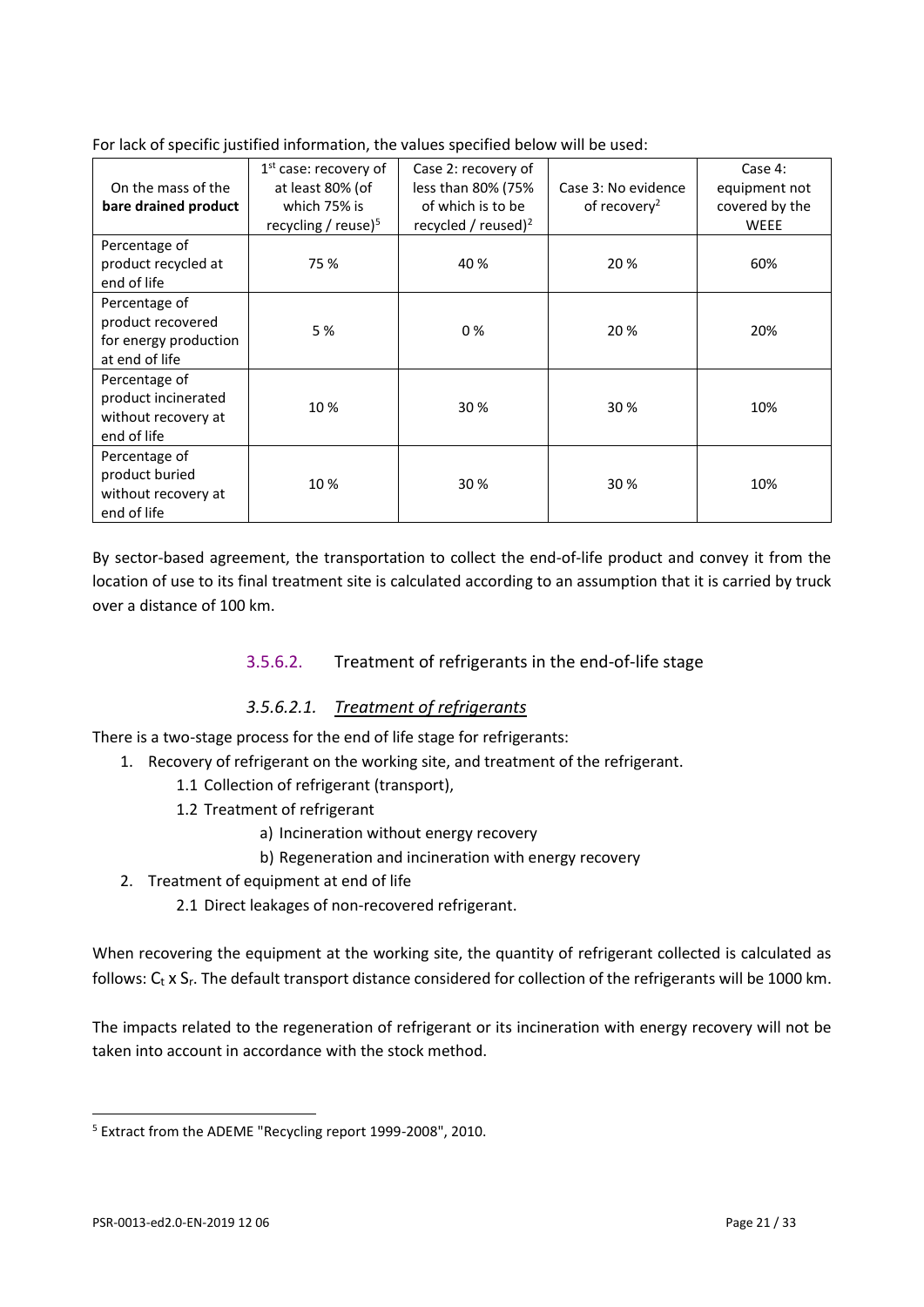The quantity of refrigerant incinerated (without energy recovery) is calculated as follows:

- $\bullet$  100% x  ${}^{\mathcal{E}_{r} \times C_{t}}$  for CFCs
- 10% x  $\frac{{\mathcal E}_r\times C_t}{\mathfrak f}$  for other types of refrigerant

The quantity of refrigerant recovered (regeneration or incineration with energy recovery) is calculated as follows:

- 0% for CFCs,
- 90%  $*\varepsilon_r * C_t$  for other types of refrigerant

During treatment of the equipment, a quantity equal to (1 -  $^{\mathcal{E}_{r}}$  ) x  $^{\mathcal{C}_{t}}$  will be considered as being discharged directly into the air when the equipment is crushed.

If the scenario used to analyse the reference product life cycle is different from that specified above for the category of product, it is necessary to:

- Justify and document the end of life scenario used in the LCA report,
- Indicate the end of life scenario used in the PEP.

#### *3.5.6.2.2. Treatment of oils*

All the oil is considered to be treated (50% regeneration, 50% incineration with energy recovery), so only the impacts related to transportation to the treatment site are taken into account.

Oil changes are considered to be carried out during a mandatory inspection, so that no additional transportation needs to be counted.

By sector-based agreement, the transportation shall be equal to a 100-km return trip in a van.

#### *3.5.6.2.3. Treatment of water*

<span id="page-21-0"></span>For the treatment of water, we consider a treatment process for industrial waste water.

# **3.6.** Rules for extrapolation to a homogeneous environmental family

These rules are additional to section "Rule(s) for extrapolation to a homogeneous environmental family" of the PCR (PEP-PCR-ed3-EN- 2015 04 02).

The following paragraphs detail the conditions of belonging to a homogeneous environmental family and the extrapolation rules applicable to each stage of the life cycle.

To use these extrapolation rules, the manufacturer must justify in the LCA report that the range of products covered by the PEP fulfill all the conditions presented in the paragraph 3.6.1. The use of any other extrapolation rule and/or definition of environmental homogeneous family shall be justified in the LCA report.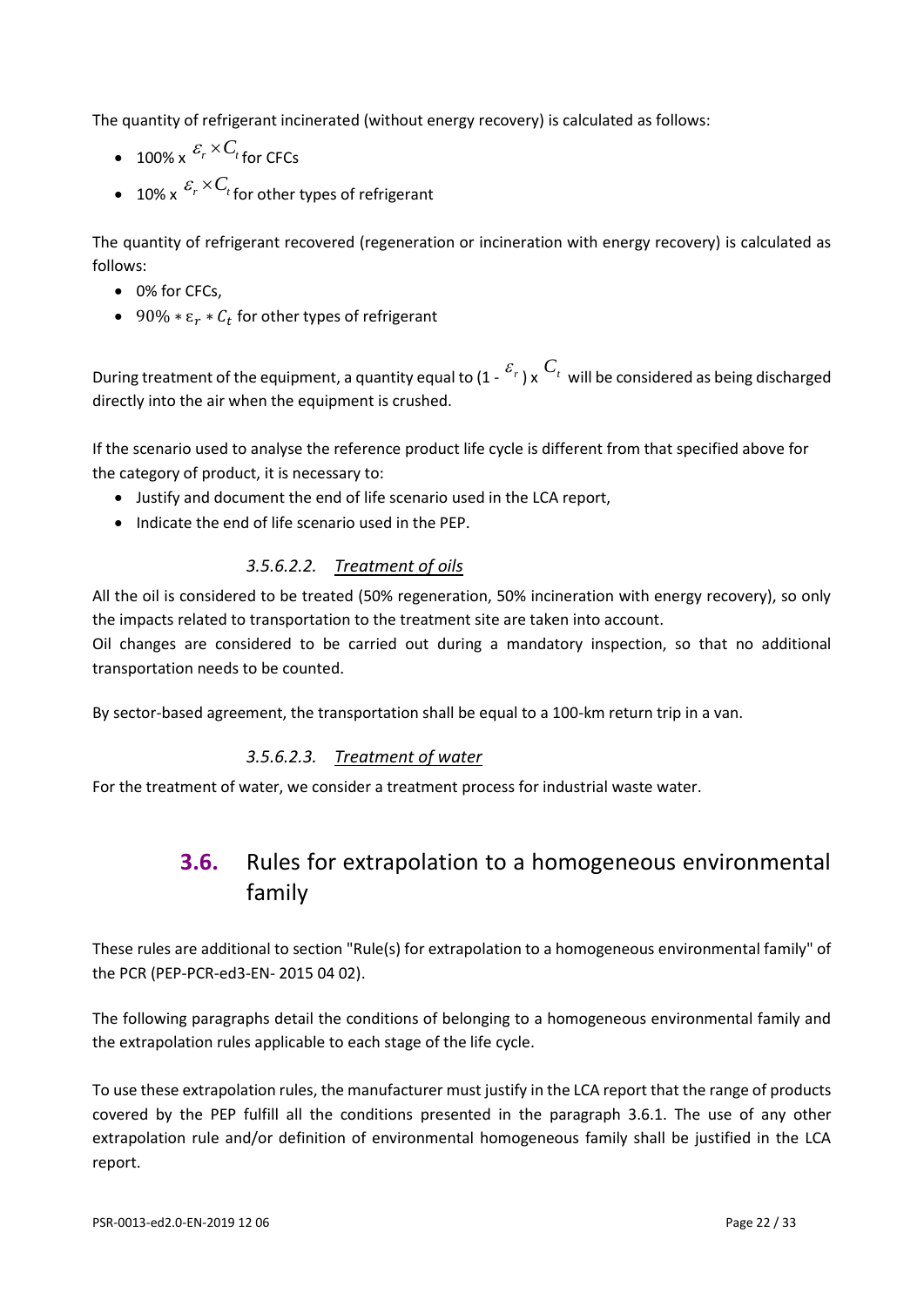## **3.6.1.** Definition of a homogeneous environmental family

It is accepted that the PEP covers products different from the reference product. These other products may be named (commercial references) in the PEP and in the LCA file, if they belong to the same homogeneous environmental family as the reference product.

A homogeneous environmental family means a group of products satisfying the following characteristics:

- Same function
- Same product standard
- Same manufacturing technology: same type of materials and same manufacturing processes

## **3.6.2.** Application of extrapolation rules

If the conditions to belong to a homogeneous environmental family as defined in the paragraph 3.6.1 are satisfied, the extrapolation rules to be applied for each stage of the life cycle are those given in the paragraphs from 3.6.3 to 3.6.8. These rules are applicable at the product level (or declared unit). The extrapolation coefficients calculation at the functional unit level shall take into account the instructions of the paragraph 3.6.3 to 3.6.8 which use the following formula:

Extrapolation coefficient at the product level  $\times \Big(\frac{\emph{Capacity of the reference product}}{\emph{Capacity of the product considered}}\Big)$ 

The capacity to take into account is defined in the paragraph 3.10.

NOTE - The application of the extrapolation rules generates strong variations on the ODP indicator, the use of modeling from primary data is recommended if the manufacturer wishes to obtain more representative values for this indicator.

## **3.6.3.** Extrapolation rule applied to manufacturing stage

The environmental impacts generated during the manufacturing stage are directly correlated to the total mass of the thermodynamic generator including its packaging.

For the manufacturing stage, the extrapolation rule to be applied to the reference product to evaluate the impact of any other thermodynamic generator within the same product family is the following one:

| <b>Coefficient at</b> |                                                                                                               |
|-----------------------|---------------------------------------------------------------------------------------------------------------|
| the declared          | /Mass of the product considered + Mass of packaging of the product considered (kg)\                           |
| product level         | Mass of the reference product $+$ Mass of packaging of the reference product (kg)                             |
| (or declared          |                                                                                                               |
| unit level)           |                                                                                                               |
| <b>Coefficient at</b> | (Mass of the product considered + Mass of packaging of the product considered (kg))                           |
| the                   | Mass of the reference product + Mass of packaging of the reference product $(kg)$                             |
| functional            |                                                                                                               |
| unit level            | $\left(\frac{\textit{Capacity of the reference product}}{\textit{Capacity of the product considered}}\right)$ |

## **3.6.4.** Extrapolation rule applied to distribution stage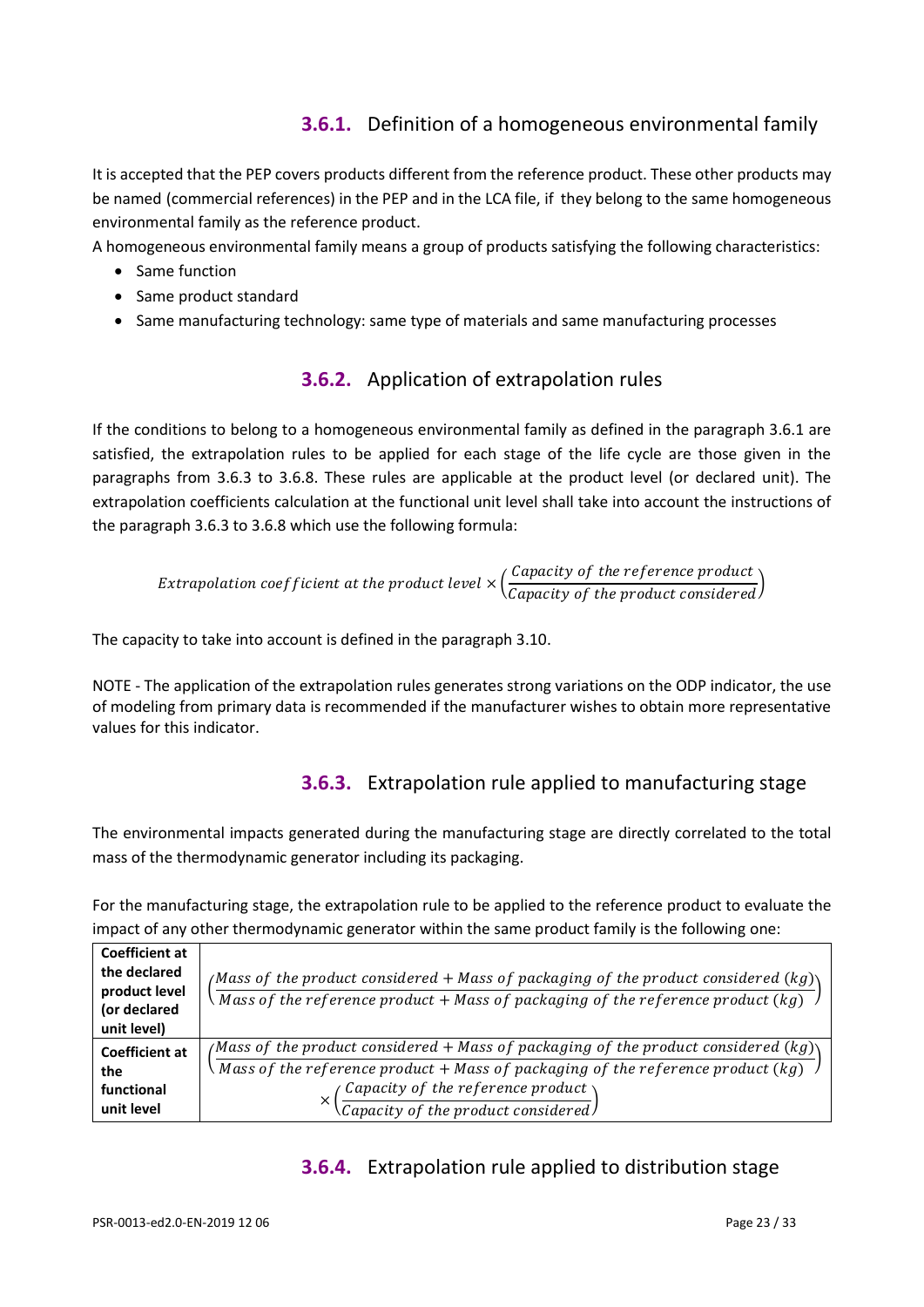The environmental impacts generated during the distribution stage are directly correlated to the total mass of the thermodynamic generator including its packaging.

For the distribution stage, the extrapolation rule to be applied to the reference product to evaluate the impact of any other thermodynamic generator within the same product family is the following one:

| <b>Coefficient at</b><br>the declared<br>product level<br>(or declared<br>unit level) | /Mass of the product considered + Mass of packaging of the product considered (kg) $\setminus$<br>$\setminus$ Mass of the reference product + Mass of packaging of the reference product (kg)                                                                                                  |
|---------------------------------------------------------------------------------------|------------------------------------------------------------------------------------------------------------------------------------------------------------------------------------------------------------------------------------------------------------------------------------------------|
| <b>Coefficient at</b><br>the<br>functional<br>unit level                              | (Mass of the product considered + Mass of packaging of the product considered $(kg)$<br>$\sqrt{M}$ ass of the reference product + Mass of packaging of the reference product (kg)<br>$\left(\frac{\text{Capacity of the reference product}}{\text{Capacity of the product considered}}\right)$ |

## **3.6.5.** Extrapolation rule applied to installation stage

The environmental impacts generated during the installation stage are directly correlated to the total mass of the packaging of the thermodynamic generator.

For the installation stage, the extrapolation rule to be applied to the reference product to evaluate the impact of any other thermodynamic generator within the same product family is the following one:

| <b>Coefficient at</b><br>the declared<br>product level<br>(or declared<br>unit level) | /Mass of packaging of the product considered (kg) $\setminus$<br>$\sqrt{Mass~of~packing~of~the~reference~product~(kg)}$                                                                                                    |
|---------------------------------------------------------------------------------------|----------------------------------------------------------------------------------------------------------------------------------------------------------------------------------------------------------------------------|
| <b>Coefficient at</b><br>the functional<br>unit level                                 | /Mass of packaging of the product considered (kg) $\backslash$<br>\Mass of packaging of the reference product (kg) $\,$ $\,$ $\,$<br>Capacity of the reference product<br>×<br>$\sqrt{Capacity of the product considered}$ |

# **3.6.6.** Extrapolation rule applied to use stage (excluding maintenance)

The environmental impacts generated during the use stage (excluding maintenance) are directly correlated to the total energy consumption of the thermodynamic generator.

For the use stage (excluding maintenance), the extrapolation rule to be applied to the reference product to evaluate the impact of any other thermodynamic generator within the same product family is the following one: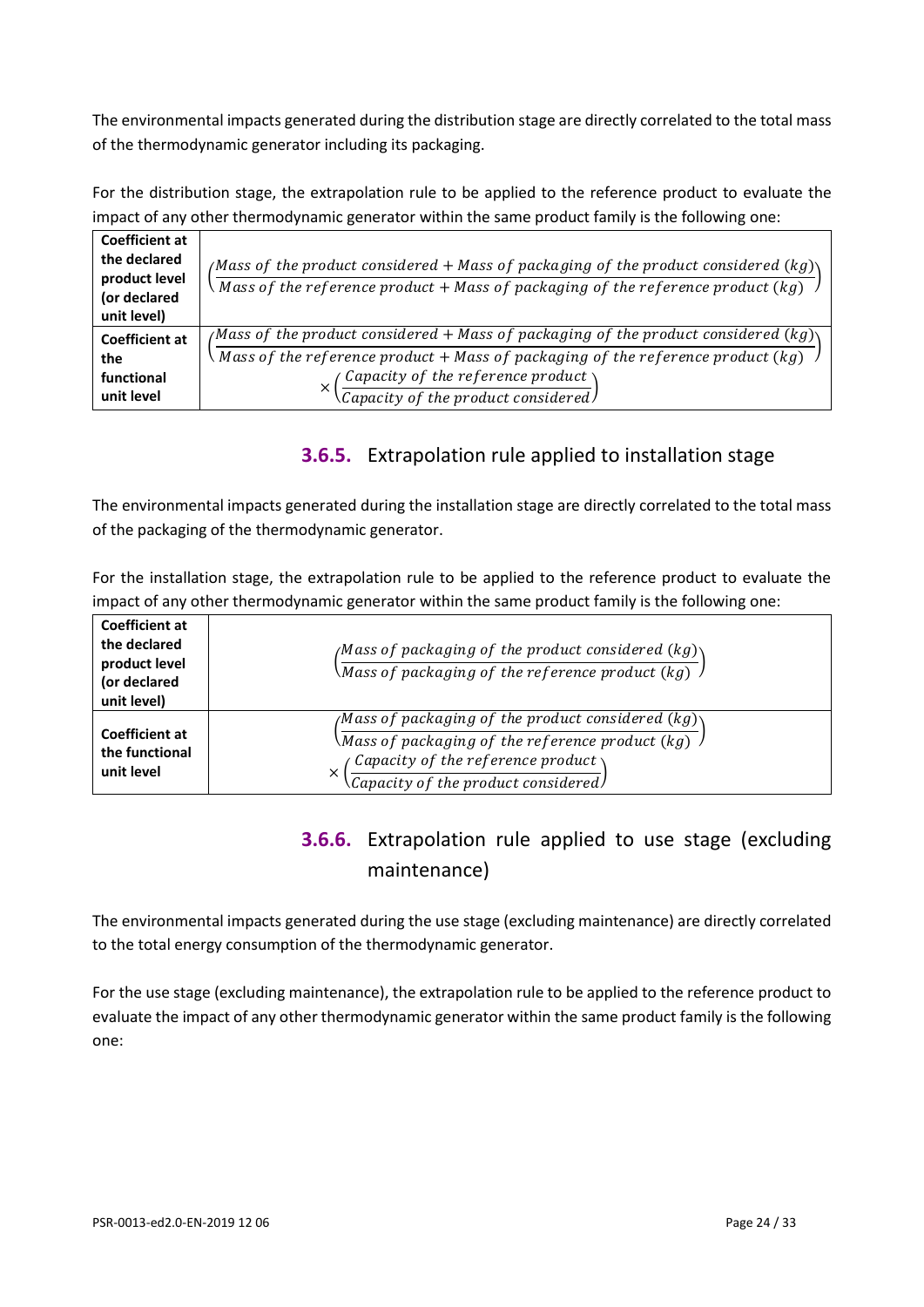| <b>Coefficient at</b><br>the declared<br>product level<br>(or declared<br>unit level) | (Total energy consumption of the product considered (kWh) $\setminus$<br>$\setminus$ Total energy consumption of the reference product (kWh) $\lambda$                                                                                                                 |
|---------------------------------------------------------------------------------------|------------------------------------------------------------------------------------------------------------------------------------------------------------------------------------------------------------------------------------------------------------------------|
| <b>Coefficient at</b><br>the functional<br>unit level                                 | (Total energy consumption of the product considered (kWh) $\setminus$<br>$\backslash$ Total energy consumption of the reference product (kWh) $\backslash$<br>Capacity of the reference product $\setminus$<br>$\times$<br>$\sqrt{Capacity of the product considered}$ |

## **3.6.7.** Extrapolation rule applied to maintenance stage

The environmental impacts produced during the maintenance stage are due to the annual travel of one operator and the replacement of the maintenance parts. These parts are considered as identical within the homogeneous family.

For the maintenance stage, the environmental impacts of the reference product are considered as identical to any other capacity from the same range.

## **3.6.8.** Rules of extrapolation applied to end of life stage

The environmental impacts generated during the end of life stage are directly correlated to the total mass of the thermodynamic generator.

For the end of life stage, the extrapolation rule to be applied to the reference product to evaluate the impact of any other thermodynamic generator within the same product family is the following one: **Coefficient at** 

| CUETHLIEIIL AL<br>the declared<br>product level<br>(or declared<br>unit level) | /Mass of the product considered, excluding packaging (kg) $\setminus$<br>Mass of the reference product, excluding packaging (kg) $\overline{\phantom{a}}$                                                                                                            |
|--------------------------------------------------------------------------------|----------------------------------------------------------------------------------------------------------------------------------------------------------------------------------------------------------------------------------------------------------------------|
| <b>Coefficient at</b><br>the functional<br>unit level                          | /Mass of the product considered, excluding packaging (kg) $\gamma$<br>Mass of the reference product, excluding packaging (kg) $\overline{\phantom{a}}$<br>$\alpha$ Capacity of the reference product $\lambda$<br>×<br>$\langle$ Capacity of the product considered) |

# <span id="page-24-0"></span>**3.7.** Rules applying to joint environmental declarations

These rules are complementary to PCR section "Rules applying to joint environmental declarations" (PEP-PCR-ed3-FR- 2015 04 02).

For a joint environmental declaration, the analysis must cover a "typical product" compliant with the rules defined in Section 3.1.2 "Reference product and reference flow description" of these specific rules.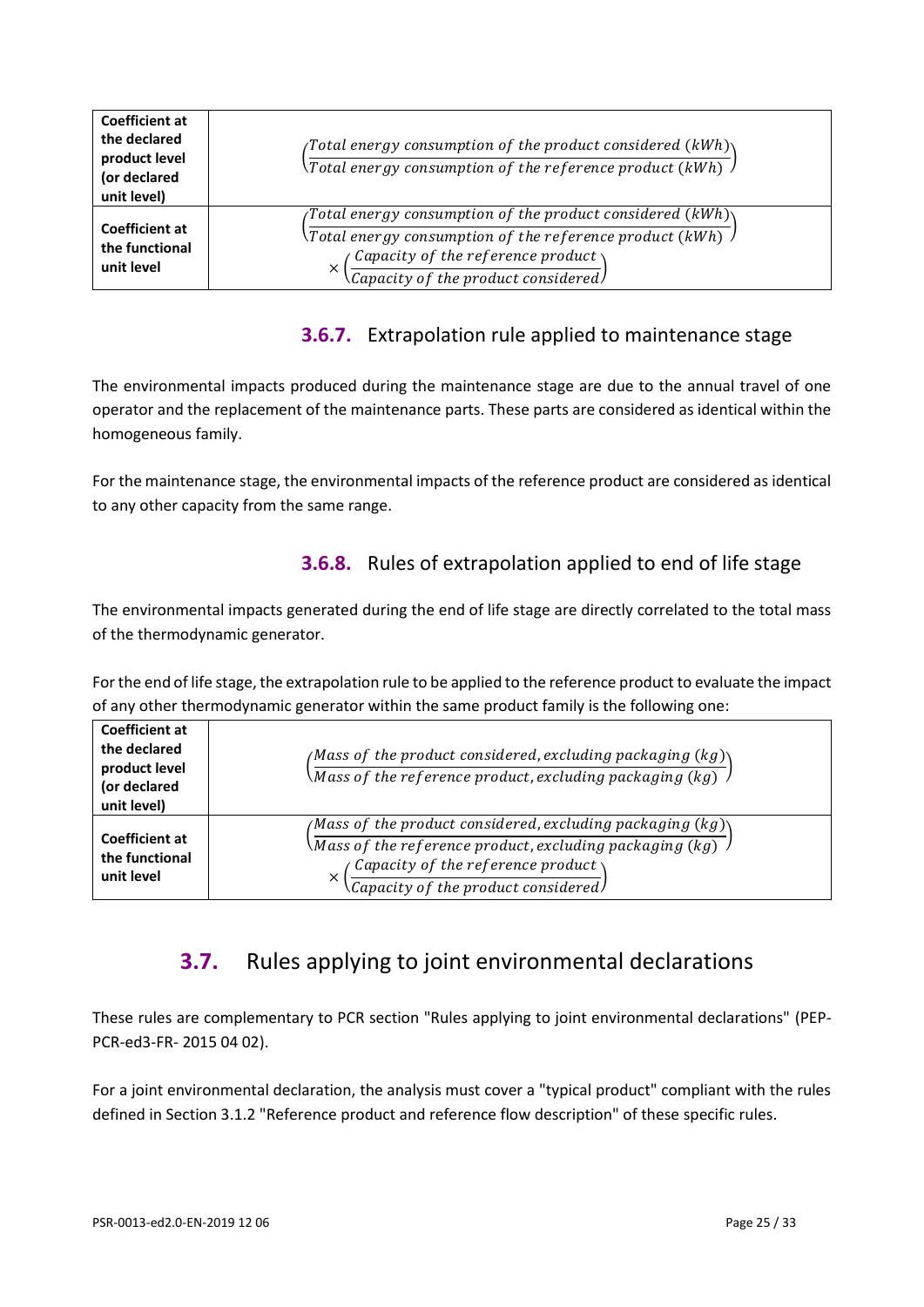# <span id="page-25-0"></span>**3.8.** Requirements concerning the collection of primary and secondary data

These rules are additional to the sections "Requirements for the collection of primary data" and "Requirements for secondary data" of the PCR.

As far as possible, the primary data (i.e. all the data associated with the manufacturing stage of the reference product and specific to an organisation) is to be preferred and shall be justified in the LCA report, specifying:

- 1) primary data in case of a single supplier,
- 2) in case of procurement from several suppliers, the primary data to be taken into account is the data provided by major suppliers representing at least 50% of the procurement volume (with regard to the total quantity bought). For example, for ten suppliers each providing 10% of the procurement volume, at least five suppliers shall be considered in order to obtain an overall view of the primary information provided. Any other distribution rule should be justified in the LCA report and in the PEP.

If primary data are shared with other products than those referred to these specific rules, the calculation of impacts will be done in proportion to the mass of the devices manufactured.

<span id="page-25-1"></span>This information is not always available to manufacturers of thermodynamic generators with electric compression: for lack of primary data, secondary data, i.e. data obtained from the life cycle assessment software database shall be used. PCR explains how to select the LCI modules. If the transportation information is not available, the data defined in section "Transport scenarios" of the current PCR will be used.

## **3.9.** Data quality evaluation

<span id="page-25-2"></span>The specific rules specified in the section "Data quality evaluation" in the current PCR apply.

## **3.10.** Calculation of environmental impact

To ensure consistency of the results of environmental impacts between the functional unit and the reference product, the PEP shall show the environmental impacts of the manufacturing, distribution, installation, use (including maintenance) and end-of-life stages as follows:

#### **Environmental impacts from the PEP (for 1 kW) = Environmental impacts of the reference product / Capacity of the reference product**

- For on-reversible heat (or cold) production devices:
	- $\circ$  Use in heating-only mode and/or mixed mode with domestic hot water production: **Capacity of reference product = P <sup>h</sup>of reference product**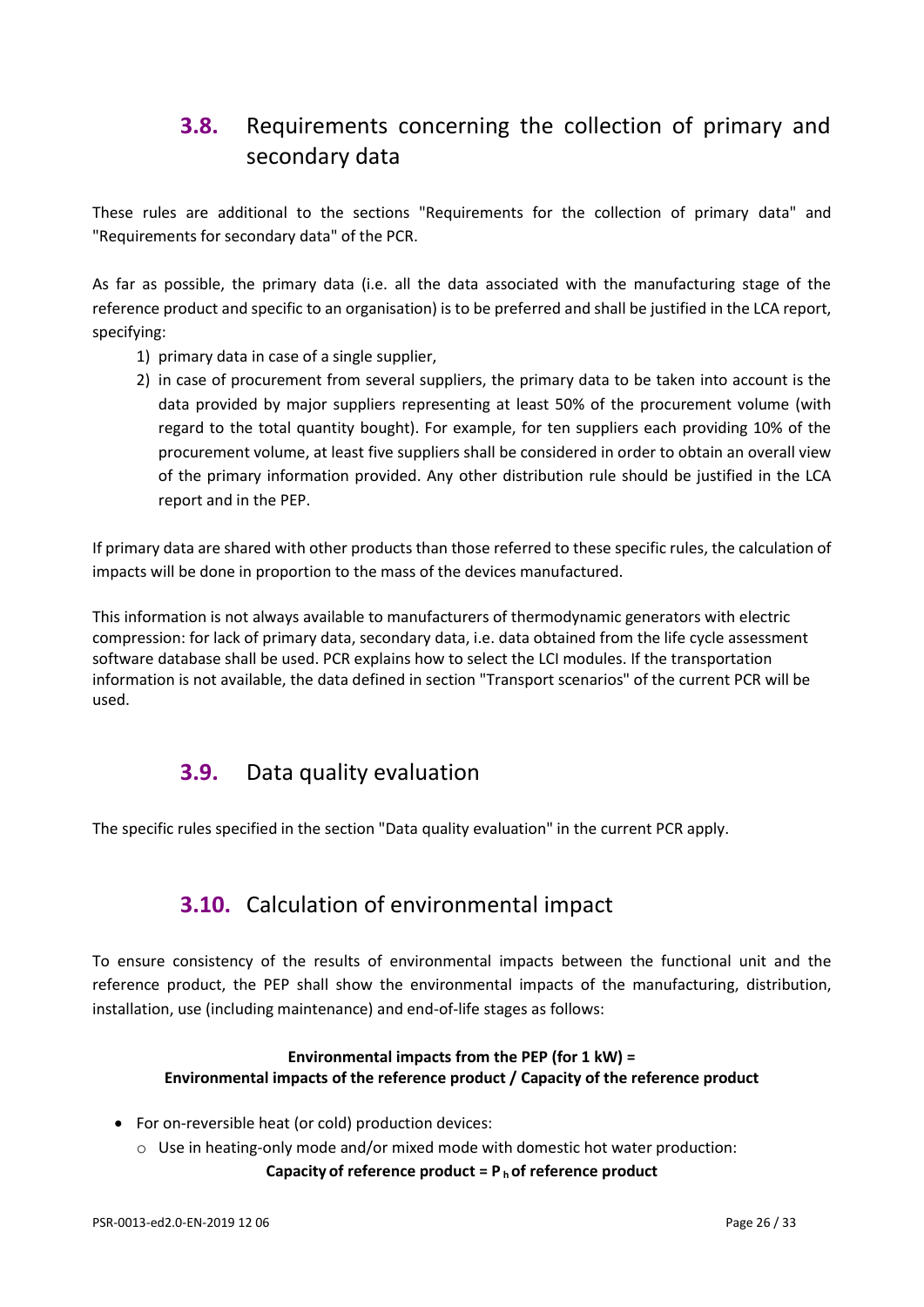o Use in cooling mode only:

#### **Capacity of reference product = P <sup>c</sup>of reference product**

• For reversible heat and cold and/or mixed equipment with domestic hot water production: **Capacity of reference product = Prev**

#### With:

 $-P_h$  or  $P_c$  = capacity of the equipment defined according to the European eco design regulation or European standards in force :

| <b>Type</b>                                       | P <sub>h</sub>     | $P_c$              |  |  |  |
|---------------------------------------------------|--------------------|--------------------|--|--|--|
| Heat pump air/water or water/water                |                    |                    |  |  |  |
| used in heating-only mode with $P \leq 400$       | Pratedh            | $NA^*$             |  |  |  |
| kW (Regulation n°813/2013)                        |                    |                    |  |  |  |
| Heat pump or air conditioner air/air              |                    |                    |  |  |  |
| reversible or not with $P \le 12$ kW              | Pdesignh           | Pdesignc           |  |  |  |
| (Regulation n°206/2012)                           |                    |                    |  |  |  |
| Heat pump water/air used in heating-              | Pdesignh = Pratedh | $NA^*$             |  |  |  |
| only mode with $P \le 1$ MW                       |                    |                    |  |  |  |
| Heat pump or air conditioner air/air              |                    |                    |  |  |  |
| reversible or not with 12 kW $\leq$ P $\leq$ 1 MW | Pdesignh = Pratedh | Pdesignc = Pratedc |  |  |  |
| (Regulation n°2016/2281)                          |                    |                    |  |  |  |
| Chiller (comfort chiller) air/water or            |                    |                    |  |  |  |
| water/water used in cooling-only mode             | $NA*$              |                    |  |  |  |
| with $P \le 2$ MW                                 |                    | Pdesignc = Pratedc |  |  |  |
| (Regulation n°2016/2281)                          |                    |                    |  |  |  |
| Other case                                        | Heating capacity   | Cooling capacity   |  |  |  |

\*NA = not applicable

- P<sub>rev</sub> = rated load of the device in cold and hot modes, with respect to the operating time in each of the modes expressed in kW and defined by the following formula:

 $P_{rev} = (t_{heating} * P_h + t_{cooling} * P_c)/(t_{heating} + t_{cooling})$ 

# <span id="page-26-1"></span><span id="page-26-0"></span>**4. Drafting of the Product Environmental Profile**

## **4.1.** General information

These rules are additional to the section "General information" of the current PCR.

The PEP must include:

- The product category and characteristics to be declared according to Section 2.1.
- The processes, components and energies counted in the installation stage according to Section 3.2.3
- The use profile considered in the use stage according to sections 3.5.4.1.1 and 3.5.4.1.2
- The volume of the tank for a system with production of domestic hot water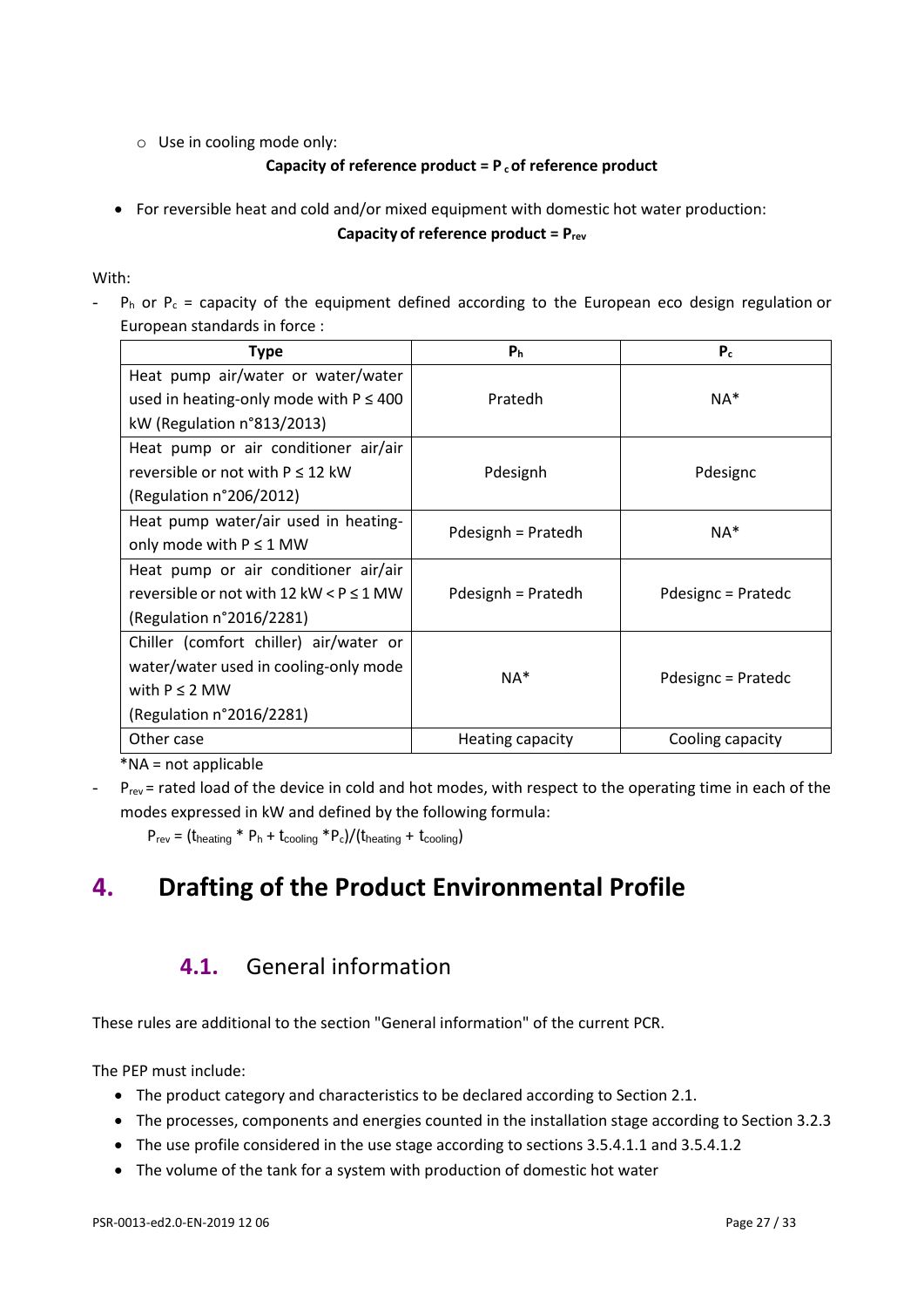- The value of the refrigerant refill threshold during the use stage if different from the default value given in Section 3.5.5.2.2
- The quantity of water consumed in the use stage according to Section 3.5.5.3
- Any change in the default scenario as defined in Section 3.5
- <span id="page-27-0"></span>• For a PEP covering several products, the extrapolation coefficients as defined in paragraph 3.6.

## **4.2.** Constituent materials

<span id="page-27-1"></span>The rules specified in the section "Constituent materials" of the current PCR apply (PEP-PCR-ed3-EN- 2015 04 02).

## **4.3.** Additional environmental information

These specific rules are additional to section 4.3 "Additional environmental information" of the PCR (PEP-PCR-ed3-EN- 2015 04 02).

In the context of performing Life Cycle Analyses on a building-wide level, the environmental impacts of the equipment must be considered on the scale of the product and the impacts related to energy consumption in the use stage must be treated separately.

To facilitate the use of the PEP in conducting a building LCA, the PEP may include:

• The table of the environmental impacts of the reference product expressed on the product (or declared product) scale in addition to the table on the functional unit scale. The values must then be indicated in numerical values, expressed in the appropriate units to three significant figures (and, optionally, as a percentage) for each stage of the life cycle, and the total for each indicator of the complete life cycle analysis.

The following details must be included in the PEP, to ensure clarity and transparency for the user:

- $\circ$  For environmental impacts expressed per functional unit, the following wording must be included: "per kW corresponding to the functional unit"
- $\circ$  For environmental impacts expressed per declared product, the following wording must be included: "per device corresponding to the reference product"
- The results of the environmental impacts in the use stage according to a breakdown of Module B (B1 to B7) in compliance with standards EN 15978 and EN 15804.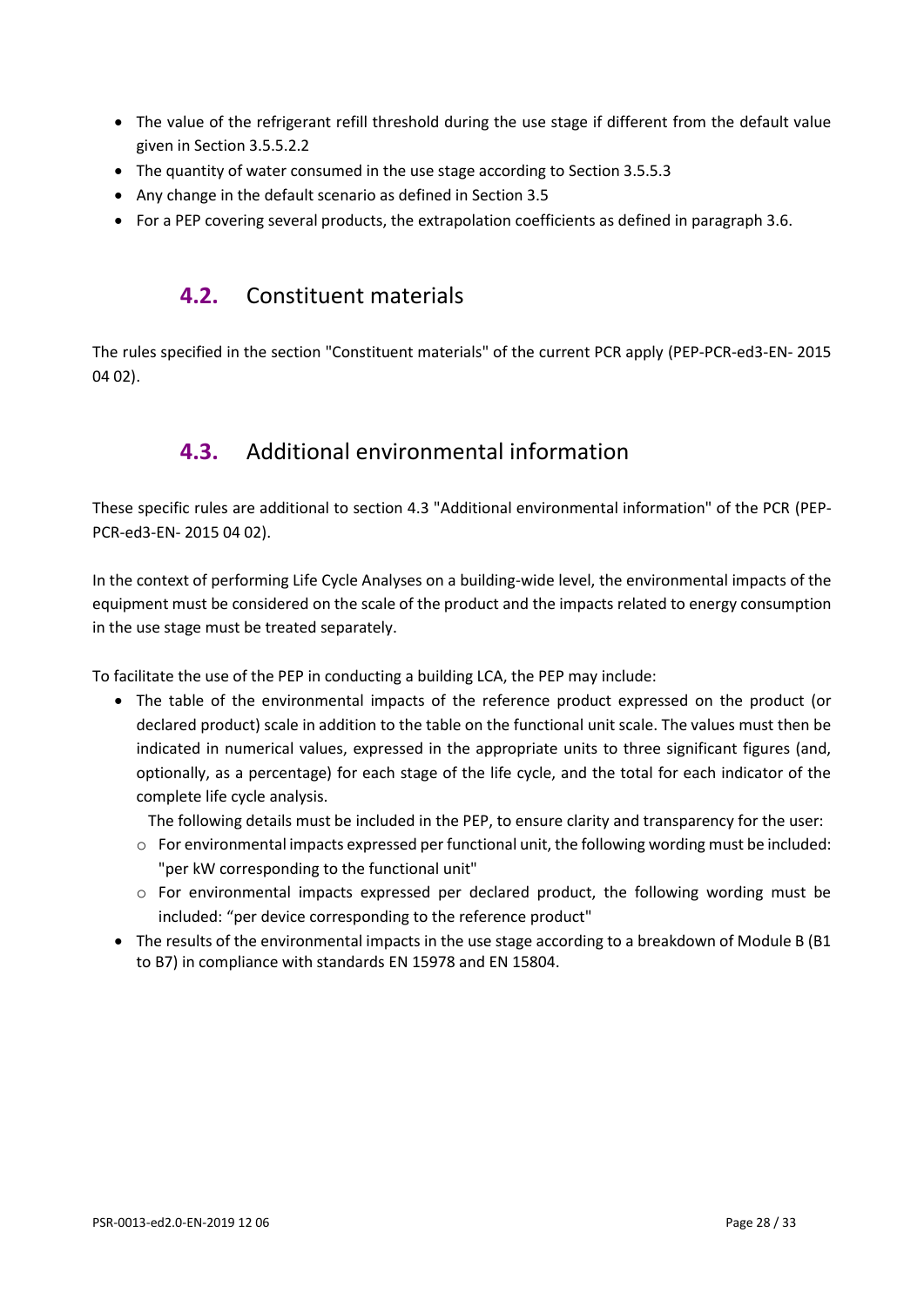| PEP ecopassport®                                                                                                                                                                                                                                                                                                                                 |                                                                                                                                                                                                                                                                                                                                                                                                                                                                                                            | Manufacturing<br>stage<br>(Section 3.5.1) |                | Distributio<br>n stage<br>(Section<br>3.5.2) | Installatio<br>End-of-life stage<br>n stage<br>Use stage<br>(Sections 3.5.4 and 3.5.5)<br>(Section 3.5.7)<br>(Section<br>3.5.3) |           |                                                                                 |  |  |  |                   | <b>Benefit</b><br>S |                |                |   |
|--------------------------------------------------------------------------------------------------------------------------------------------------------------------------------------------------------------------------------------------------------------------------------------------------------------------------------------------------|------------------------------------------------------------------------------------------------------------------------------------------------------------------------------------------------------------------------------------------------------------------------------------------------------------------------------------------------------------------------------------------------------------------------------------------------------------------------------------------------------------|-------------------------------------------|----------------|----------------------------------------------|---------------------------------------------------------------------------------------------------------------------------------|-----------|---------------------------------------------------------------------------------|--|--|--|-------------------|---------------------|----------------|----------------|---|
|                                                                                                                                                                                                                                                                                                                                                  |                                                                                                                                                                                                                                                                                                                                                                                                                                                                                                            | Production<br>stage                       |                | Construction stage                           |                                                                                                                                 | Use stage |                                                                                 |  |  |  | End-of-life stage |                     |                | Benefit<br>S   |   |
|                                                                                                                                                                                                                                                                                                                                                  | A1                                                                                                                                                                                                                                                                                                                                                                                                                                                                                                         | A2                                        | A <sub>3</sub> | A <sub>4</sub>                               | A <sub>5</sub>                                                                                                                  | <b>B1</b> | <b>B2</b><br>B <sub>3</sub><br><b>B4</b><br><b>B5</b><br><b>B6</b><br><b>B7</b> |  |  |  | C1                | C <sub>2</sub>      | C <sub>3</sub> | C <sub>4</sub> | D |
| EN 15978 / 15804                                                                                                                                                                                                                                                                                                                                 | Benefits beyond the system boundaries<br>Energy use during use of the building<br>Water use during use of the building<br>Demolition/Deconstruction<br>Supply of raw materials<br>Installation process<br>Waste treatment<br>Rehabilitation<br>Replacement<br>Manufacture<br>Maintenance<br>Transport<br>Transport<br>Transport<br>Disposal<br>Repair<br><b>Jse</b><br>Lookup table showing breakdown of life cycle by stage or by module<br>The extrapolation rules on the scale of the declared product. |                                           |                |                                              |                                                                                                                                 |           |                                                                                 |  |  |  |                   |                     |                |                |   |
|                                                                                                                                                                                                                                                                                                                                                  | <b>Environmental impacts</b><br>4.4.<br>The table of environmental impacts represents the environmental impact of the functional unit, i.e. the                                                                                                                                                                                                                                                                                                                                                            |                                           |                |                                              |                                                                                                                                 |           |                                                                                 |  |  |  |                   |                     |                |                |   |
| production of 1 kW of heating and/or 1 kW of cold and/or of domestic hot water.<br>Thus, the total impact of the installed product must be calculated by the user of the PEP according to the<br>power of the equipment by multiplying the impact concerned by the total number of kW of heating and/or<br>cooling required by the installation. |                                                                                                                                                                                                                                                                                                                                                                                                                                                                                                            |                                           |                |                                              |                                                                                                                                 |           |                                                                                 |  |  |  |                   |                     |                |                |   |
|                                                                                                                                                                                                                                                                                                                                                  | PSR-0013-ed2.0-EN-2019 12 06<br>Page 29 / 33                                                                                                                                                                                                                                                                                                                                                                                                                                                               |                                           |                |                                              |                                                                                                                                 |           |                                                                                 |  |  |  |                   |                     |                |                |   |

**Lookup table showing breakdown of life cycle by stage or by module** 

## <span id="page-28-0"></span>**4.4.** Environmental impacts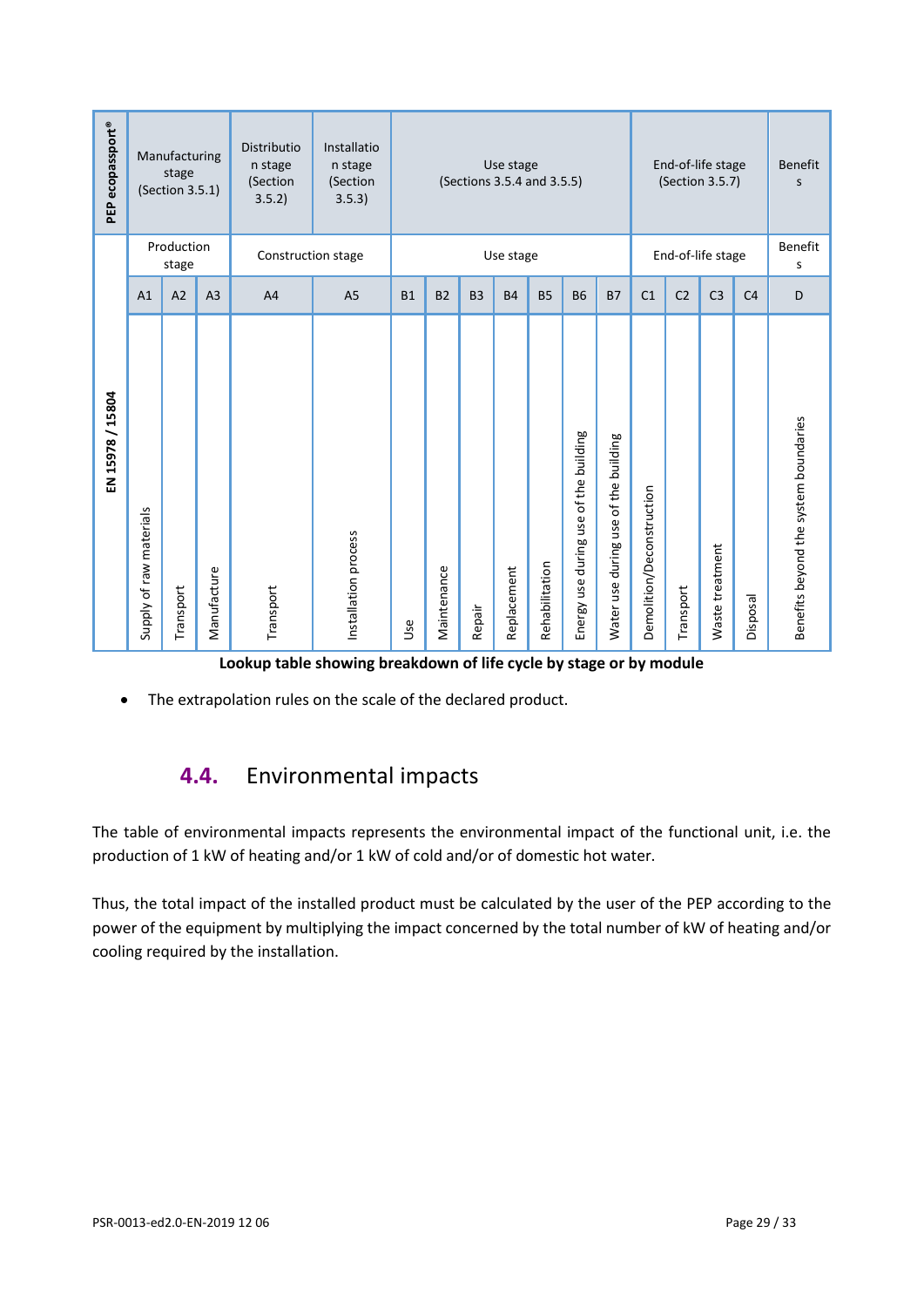The following details must be completed and included in the PEP, to ensure clarity and transparency for the user:

*The PEP was drawn up under the assumption 1 kW of heating power being supplied\*. The real impact of the stages of the life cycle of a product installed in an actual situation is calculated by the user of the PEP by multiplying the impact concerned by the total heating capacity\*\* in kW.*

- to be specified according to the functions performed by the equipment: 1 kW of cooling, 1 kW of heating or cooling, 1 kW of heating and domestic hot water production, 1 kW of heating or cooling and domestic hot water production.
- \*\* to be specified according to the functions performed by the equipment: cooling, heating and cooling.

When extrapolation rules are used, the following statement must be included:

*Extrapolation coefficients are given for the environmental impact of the functional unit, i.e. the emission of 1 kW heating power\*. For each stage of the life cycle, the environmental impacts of the product concerned are calculated by multiplying the impacts of the declaration corresponding to the reference product by the extrapolation coefficient. The "Total" column should be calculated by adding the environmental impacts of each stage of the life cycle.*

\* to be specified according to the functions performed by the equipment: 1 kW of cooling, 1 kW of heating or cooling, 1 kW of heating and domestic hot water production, 1 kW of heating or cooling and domestic hot water production.

# <span id="page-29-1"></span><span id="page-29-0"></span>**5. Appendices**

| <b>AEC</b>            | Annual electricity consumption in domestic hot water production mode for the chosen   |  |  |  |  |  |
|-----------------------|---------------------------------------------------------------------------------------|--|--|--|--|--|
|                       | draw-off profile                                                                      |  |  |  |  |  |
| $C_i$                 | Quantity of refrigerant introduced during installation stage                          |  |  |  |  |  |
| C <sub>n</sub>        | Rated load equivalent to the quantity of refrigerant added during manufacturing stage |  |  |  |  |  |
| $C_{t}$               | Total load in the equipment when operating                                            |  |  |  |  |  |
| <b>EEE</b>            | <b>Electrical and Electronic Equipment</b>                                            |  |  |  |  |  |
| $E_{fi}$              | Momentary leakage in installation stage                                               |  |  |  |  |  |
| $E_{fp}$              | Momentary leakage during production stage at assembly site                            |  |  |  |  |  |
| $E_{\rm fu}$          | Momentary leakage in use stage                                                        |  |  |  |  |  |
| $\varepsilon_{\rm r}$ | Efficiency of recovery                                                                |  |  |  |  |  |
| EN                    | European standard                                                                     |  |  |  |  |  |
| kg                    | Kilogram                                                                              |  |  |  |  |  |
| <b>kWh</b>            | Kilowatt hour                                                                         |  |  |  |  |  |
| <b>LCA</b>            | Life cycle analysis                                                                   |  |  |  |  |  |
| LCI                   | Life cycle inventory                                                                  |  |  |  |  |  |
| N                     | Number of refills during reference lifetime                                           |  |  |  |  |  |
| <b>PCR</b>            | Product category rules                                                                |  |  |  |  |  |
| P <sub>design c</sub> | Rated cooling capacity according to EN 14825                                          |  |  |  |  |  |
| P <sub>design</sub> h | Rated heating capacity according to EN 14825                                          |  |  |  |  |  |
| PEP                   | Product environmental profile                                                         |  |  |  |  |  |

## **5.1.** Glossary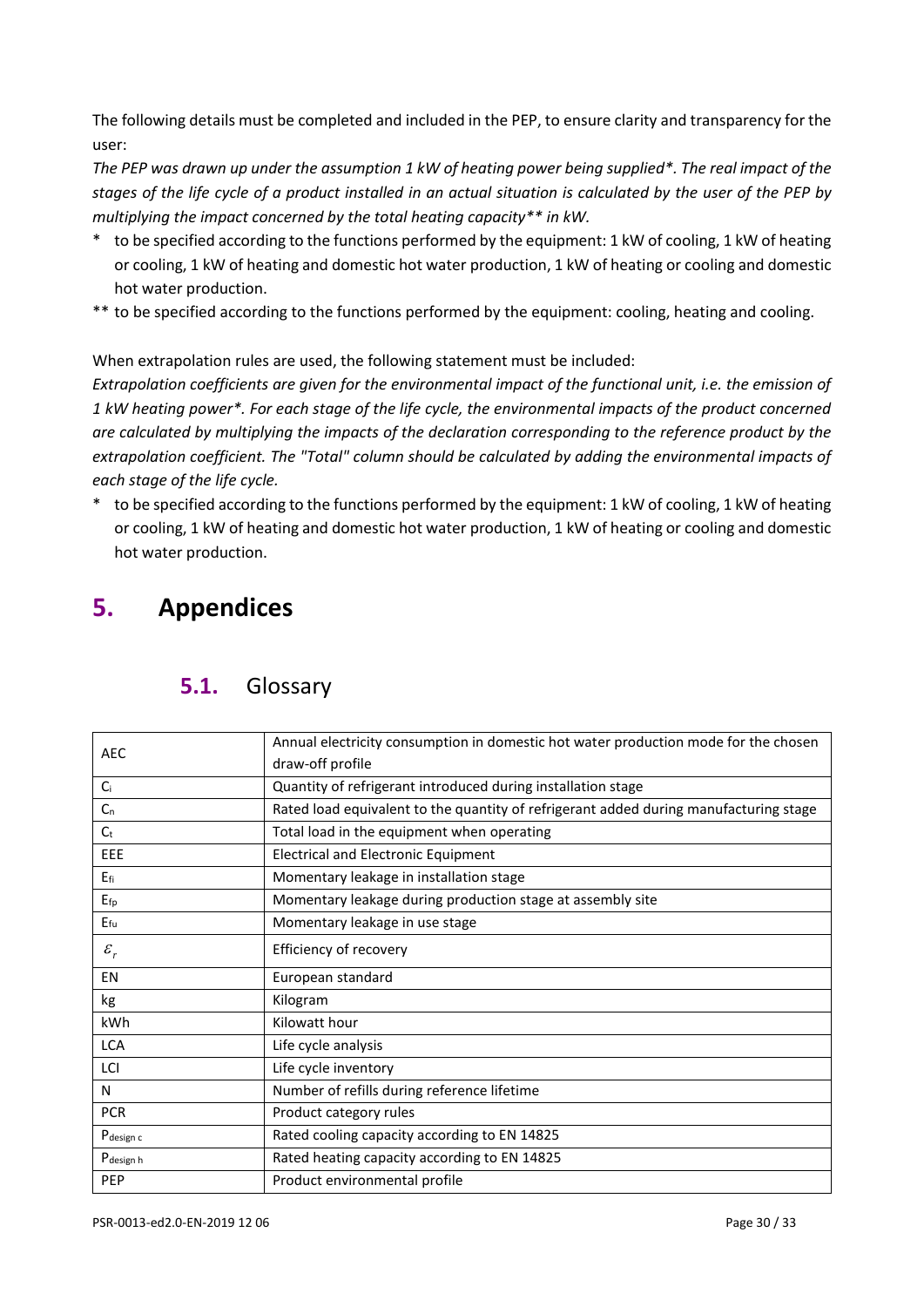| Primary data    | Actual data measured by the manufacturer or supplier                         |
|-----------------|------------------------------------------------------------------------------|
| <b>PSR</b>      | Product specific rules                                                       |
| <b>RLT</b>      | Reference lifetime                                                           |
| <b>SCOP</b>     | Seasonal performance coefficient                                             |
| Secondary data  | Generic data from a database or according to sector-based agreement          |
| <b>SEER</b>     | Seasonal cooling capacity                                                    |
| $S_{r}$         | Refill threshold                                                             |
| tcooling        | Number of equivalent annual operating hours of the device in cold production |
| $T_{\rm fp}$    | Rate of leakage at assembly site                                             |
| $T_{\sf fu}$    | Rate of leakage in use stage                                                 |
| <b>theating</b> | Number of equivalent annual operating hours of the device in heat production |
| Wh              | Watt hour                                                                    |

# <span id="page-30-0"></span>**5.2.** References

| Chapter                   | <b>Subject</b>  | <b>Source</b>                                                      |
|---------------------------|-----------------|--------------------------------------------------------------------|
| 3.1 Functional unit and   | EN 14825        | Air conditioners, liquid chilling packages and heat pumps, with    |
| reference flow            |                 | electrically driven compressors, for space heating and cooling.    |
| description               |                 | Testing and rating at part load conditions and calculation of      |
| 3.5.4 Use stage           |                 | seasonal performance (September 2013).                             |
| 3.5.3.1 Momentary         | Regulation (EU) | REGULATION (EC) No 1516/2007 OF THE COMMISSION dated 19            |
| leakage of refrigerants   | 1516/2007       | December 2007 establishing, pursuant to Regulation (EC) No         |
| during installation stage |                 | 842/2006 of the European Parliament and of the Council, standard   |
|                           |                 | leakage checking requirements for stationary refrigeration, air    |
|                           |                 | conditioning and heat pump equipment containing certain            |
|                           |                 | fluorinated greenhouse gases.                                      |
| 3.5.4 Use stage           | Regulation (EU) | REGULATION (EU) No. 813/2013 of the Commission dated 2 August      |
|                           | No. 813/2013    | 2013 in application of Directive 2009/125/EC of the European       |
|                           |                 | Parliament and the Council concerning the ecodesign requirements   |
|                           |                 | for space heaters and combination heaters (Text with EEA           |
|                           |                 | relevance).                                                        |
| 3.5.5 Maintenance stage   | F-Gas           | European Regulation No. 517/2014 concerning certain fluorinated    |
|                           |                 | greenhouse gases                                                   |
| 4.3 Additional            | EN 15804        | Sustainability of construction works - Environmental product       |
| environmental             |                 | declarations - Core rules for the product category of construction |
| information               |                 | products                                                           |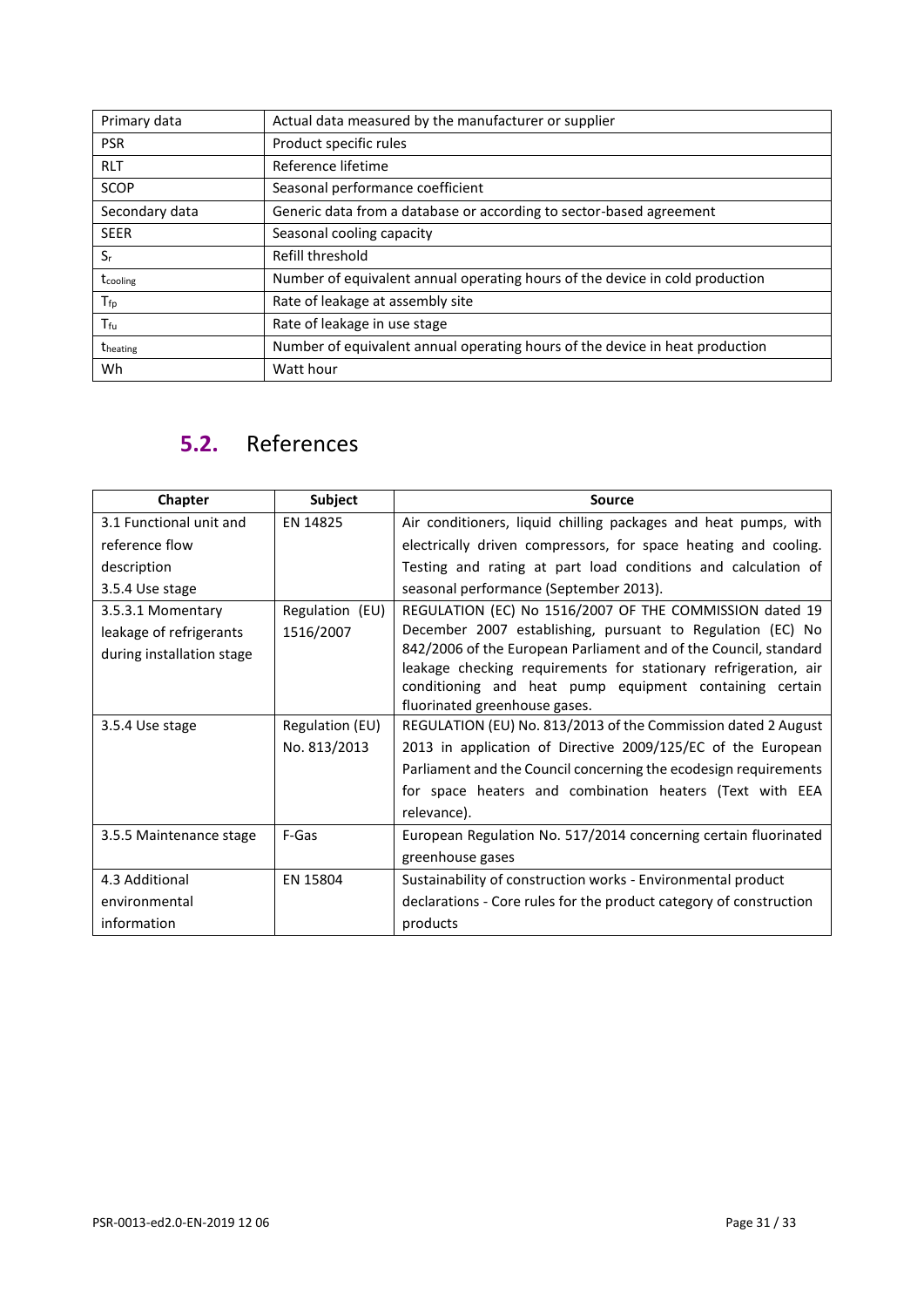# **5.3.** Declaration of conformity

<span id="page-31-0"></span>